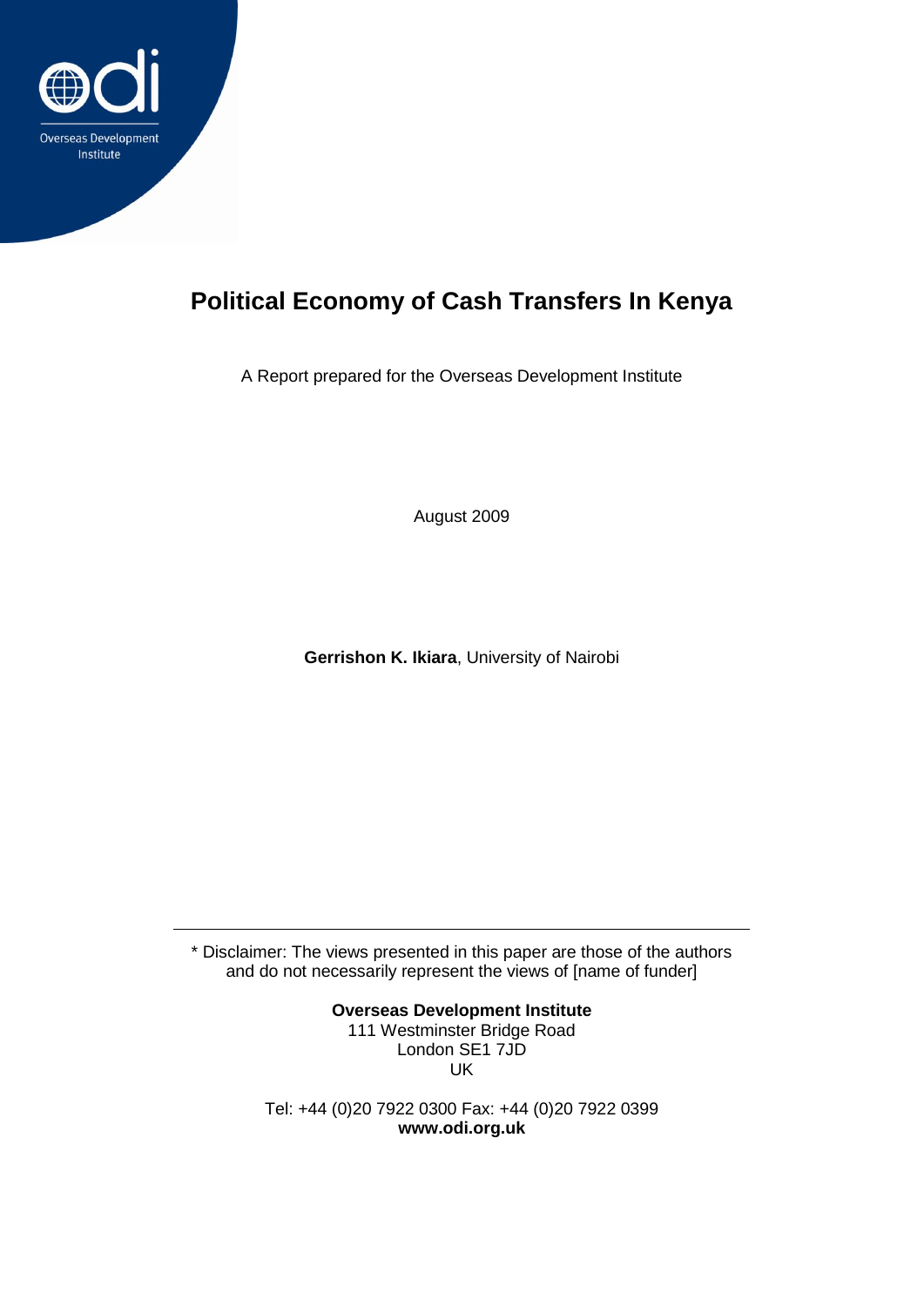## **Background and Acknowledgements**

Evidence on how cash transfers can reduce poverty remains a hot topic in both development and relief circles. Some development agencies have put cash transfers at the centre of their social protection strategies. However, cash transfers are far from a panacea, and questions around the appropriateness and feasibility of cash transfers in different contexts are important and urgent.

This paper is one of three commissioned studies on cost affordability and political economy of Cash Transfers - part of ODI"s research study (2006–09) "Cash Transfers and their Role in Social Protection". The study aims to compare cash with other forms of transfers, identifying where cash transfers may be preferable, the preconditions for cash transfers to work well and how they may best be targeted and sequenced with other initiatives. The study explores a number of issues of interest to donors and governments, including which forms of targeting and delivery mechanisms are most appropriate. This project is co-funded by the Swiss Agency for Development and Cooperation (SDC) and the UK Department for International Development (DFID).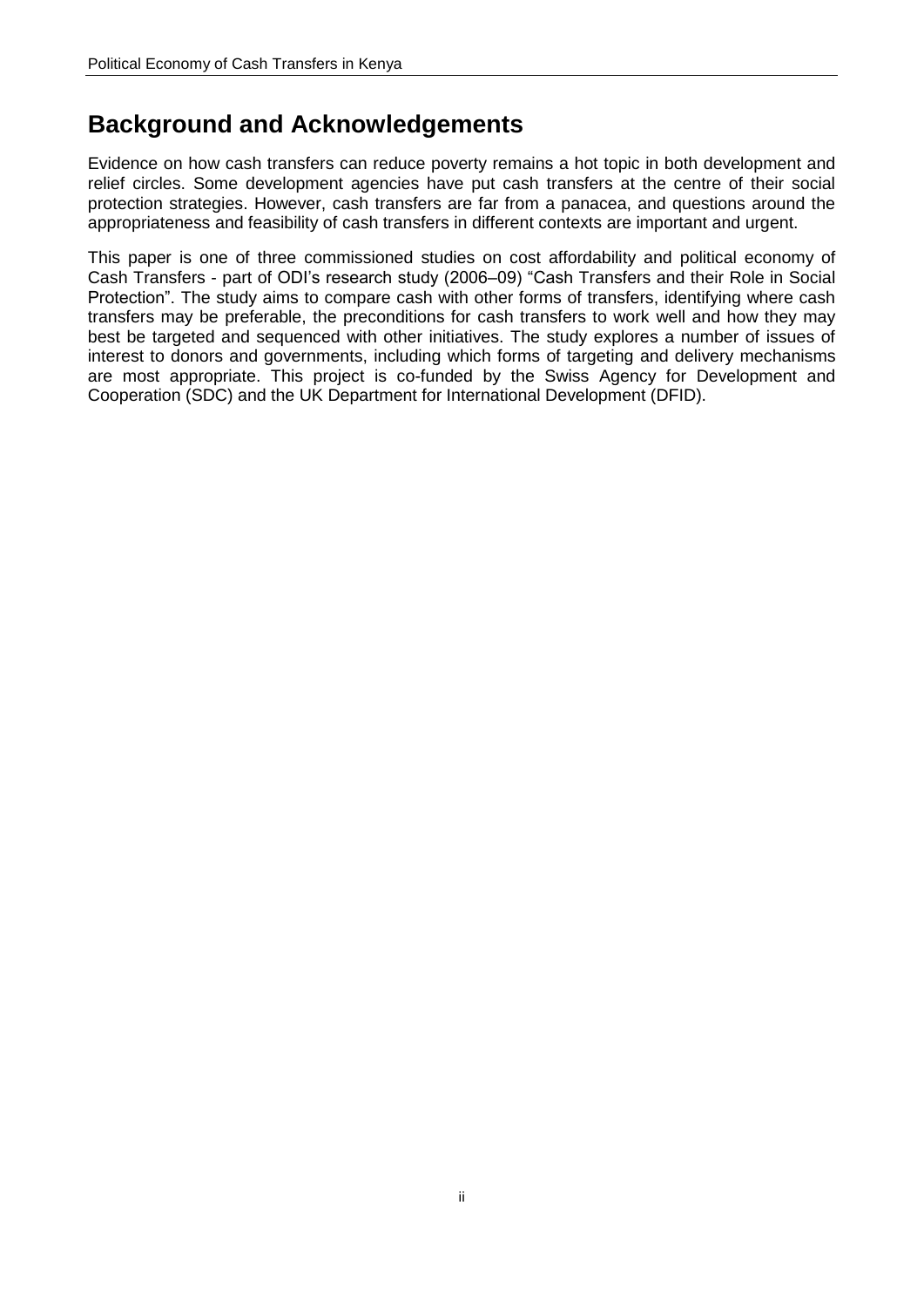# **Contents**

| 1.  |       |                                                                                          |
|-----|-------|------------------------------------------------------------------------------------------|
| 1.1 |       |                                                                                          |
| 1.2 |       |                                                                                          |
| 1.3 |       |                                                                                          |
| 1.4 |       |                                                                                          |
| 2.  |       |                                                                                          |
| 2.1 |       |                                                                                          |
|     | 2.1.1 | The Orphans and Vulnerable Children (OVC) Cash Transfer Programme 4                      |
|     | 2.1.2 |                                                                                          |
|     | 2.1.3 |                                                                                          |
|     | 2.1.4 |                                                                                          |
|     | 2.1.5 |                                                                                          |
| 2.2 |       |                                                                                          |
| 2.3 |       |                                                                                          |
| 3.  |       | Affordability and Sustainability of the Kenyan CT Programme 11                           |
| 3.1 |       | Affordability of the CT Programmes: Stakeholder Perspectives and Public Debate  11       |
| 3.2 |       |                                                                                          |
| 3.3 |       | Estimated Cost of Providing Social Protection through CT for a 3-year period 13          |
| 4.  |       |                                                                                          |
|     |       |                                                                                          |
| 5.1 |       | Poor Economic Conditions and Sustainability of the CT Programmes  18                     |
| 5.2 |       |                                                                                          |
| 6.  |       | Public Debate and CT Programmes in Kenya: Acceptability and Political                    |
| 6.1 |       |                                                                                          |
| 6.2 |       | CT Versus Non-CT Programmes: Government and Donor Prioritisation 22                      |
| 6.3 |       | Domestic and External Influences on Social Protection Approaches and Strategies23        |
| 6.4 |       | Political Economy Issues: Government and Donor Support for Social Protection Initiatives |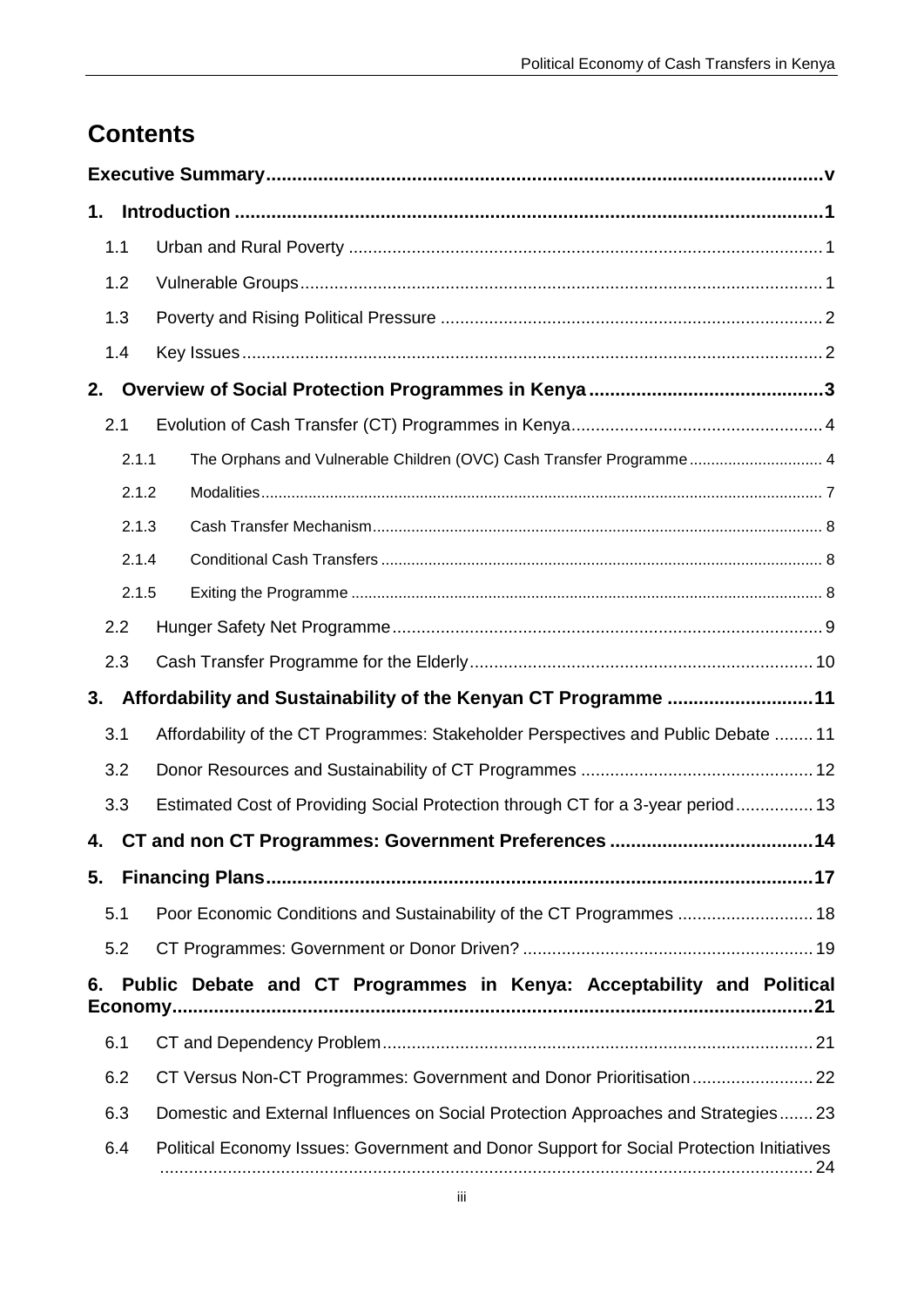| Annex 1: Social Protection and Related Programmes in the First Medium Term Plan, |  |
|----------------------------------------------------------------------------------|--|
|                                                                                  |  |

# **List of Tables/Figures**

| Table 4: Trends in Central Government Expenditures on Selected Social Protection Items 2001/02- |  |
|-------------------------------------------------------------------------------------------------|--|

# **List of Acronyms**

| Arid and Semi-Arid Lands                            |
|-----------------------------------------------------|
| <b>Constituency Development Fund</b>                |
| <b>Core Poverty Programmes</b>                      |
| <b>Community Service Organisation</b>               |
| <b>Cash Transfer</b>                                |
| Department For International Development            |
| <b>Economic Recovery Strategy</b>                   |
| <b>Free Primary Education</b>                       |
| <b>Free Day Secondary Education</b>                 |
| Kenya African National Union                        |
| Kenya Institute for Public Policy Research Analysis |
| Kenya National Bureau of Statistics                 |
| Kenya Shillings                                     |
| <b>Local Authorities Transfer Fund</b>              |
| <b>National Rainbow Coalition</b>                   |
| <b>National Economic Social Council</b>             |
| Non-Governmental Organisation                       |
| National Hospital Insurance Fund                    |
| <b>National Social Security Fund</b>                |
| Orange Democratic Movement                          |
| Orange Democratic Movement- Kenya                   |
| Orphans and Vulnerable Children                     |
| Party of National Unity                             |
| People with Disabilities                            |
| United Nations Children Education Fund              |
|                                                     |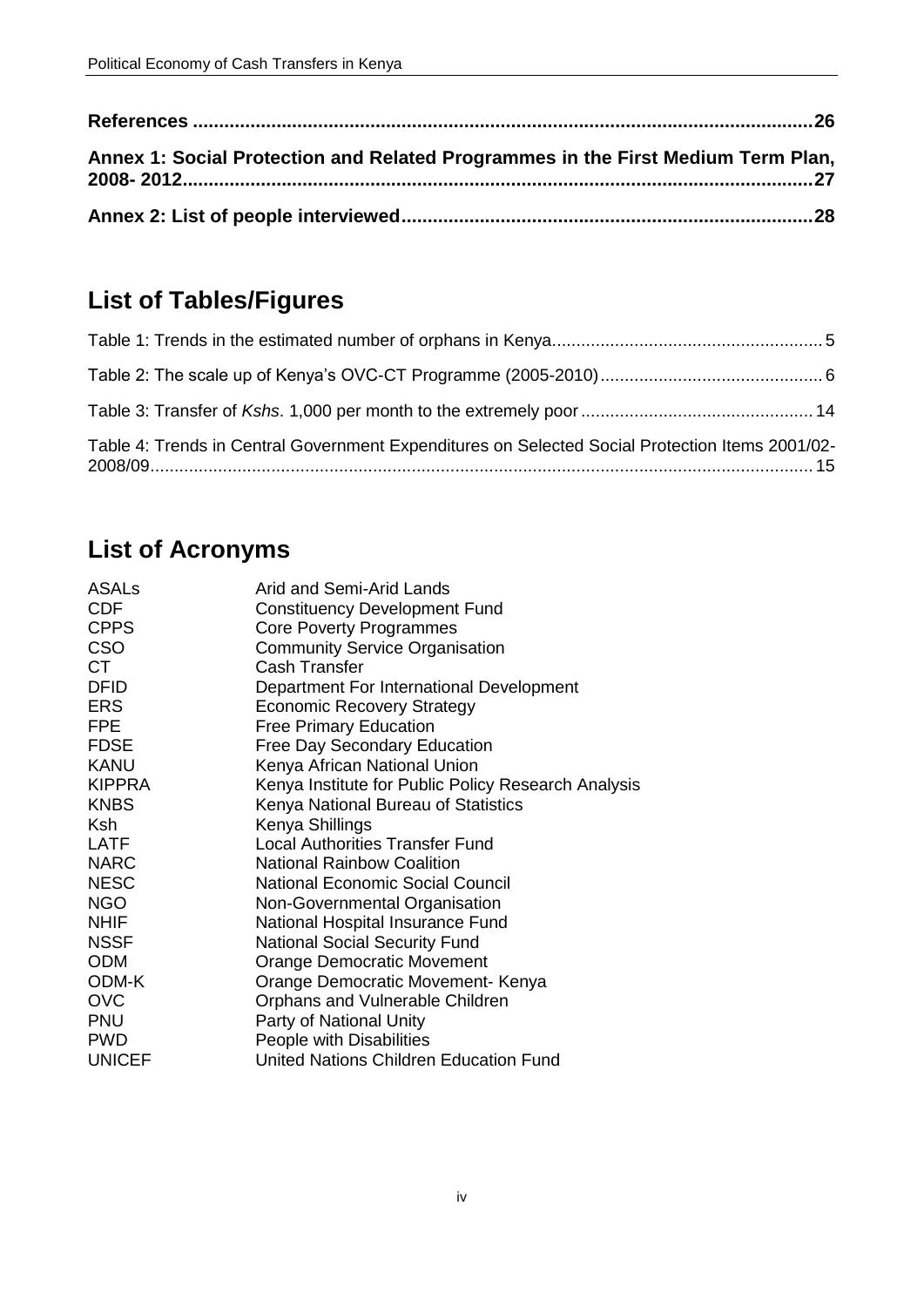## <span id="page-4-0"></span>**Executive Summary**

As a result of socio-economic and political challenges facing Kenya: 46% of the country"s 38 million people are living below the poverty line; there are a rapidly growing number of orphans and vulnerable children - half of which have resulted from a HIV/AIDs pandemic which has hit the country in the last two decades; frequent droughts, and the recently unprecedented post-election violence following the disputed 2007 general elections, social protection programmes for the country"s poor and vulnerable population have become increasingly important both economically and politically.

This study, using data and information obtained from government and donor representatives closely involved with Kenya"s CT programmes and secondary data, examines Kenya"s Social Protection Programmes with special focus on CT programmes.

Starting with a brief review of the prevailing poverty and economic conditions and challenges facing the country, the paper examines government attitude and attention towards Cash Transfer (CT) and non-cash social protection programmes; the evolution, coverage and other features of the existing CT programmes in the country; the roles of the government and development partners in the programmes; domestic and external influences in the establishment of the various social protection programmes; estimated costs of the required CT programmes and the affordability and sustainability of the programme in view of the prevailing economic conditions and capacities; and the political economy and the overall ownership of the implementation of CT programme in the country.

While Kenya has had a long history of implementation of non-cash transfer programmes, such as: food relief in the drought stricken areas; emergency and special programmes; school bursaries for needy children, and a wide range of other interventions, CTs are new, mainly in their pilot or early stages and have been in existence only in the last 5 years.

The existing CT programmes have a limited coverage of the targeted members in three programmes, viz the Orphans and Vulnerable Children (OVC), the Elderly and the Hunger Safety Net programme. With the on-going discussions to finalise the country"s Policy on Social Protection and the Social Protection Strategy (2009-2012) and a large increase in government"s financing of the CT programmes through national budget, the national coverage of these programmes is expected to rise substantially by 2012.

There are high prospects of enhancing and institutionalising CT and non-CT social protection programmes in the country"s budgetary system in view of the broad political support the programmes have received from a wide spectrum of political actors in the country. The liberalisation of the country's political system in 1992 which ushered in a highly vibrant and competitive multi-party political environment, has favoured introduction and expansion of social protection initiatives, both cash and non-cash.

A number of donors, notably UNICEF, DFID, World Bank and SIDA played key technical and financial roles in the establishment of CT programmes in the country creating the perception that the programmes were donor driven and that the government was more in favour of non-cash interventions. With increasing government and public appreciation of CT programmes as an appropriate tool for reaching more effectively a special group of the population the extremely poor or hard-core poor, who cannot participate in productive economic activities, the government participation in financing the programmes has risen dramatically, in the last two years. The government is expected to shoulder the bulk of the required resources for these programmes in the coming years but with supplementary resources from willing development partners.

There is considerable consensus among the stakeholders that the CT programmes are affordable and sustainable even without external donors, so long as the programmes are expanded gradually, taking into account the capacity of the national economy to support the programmes at various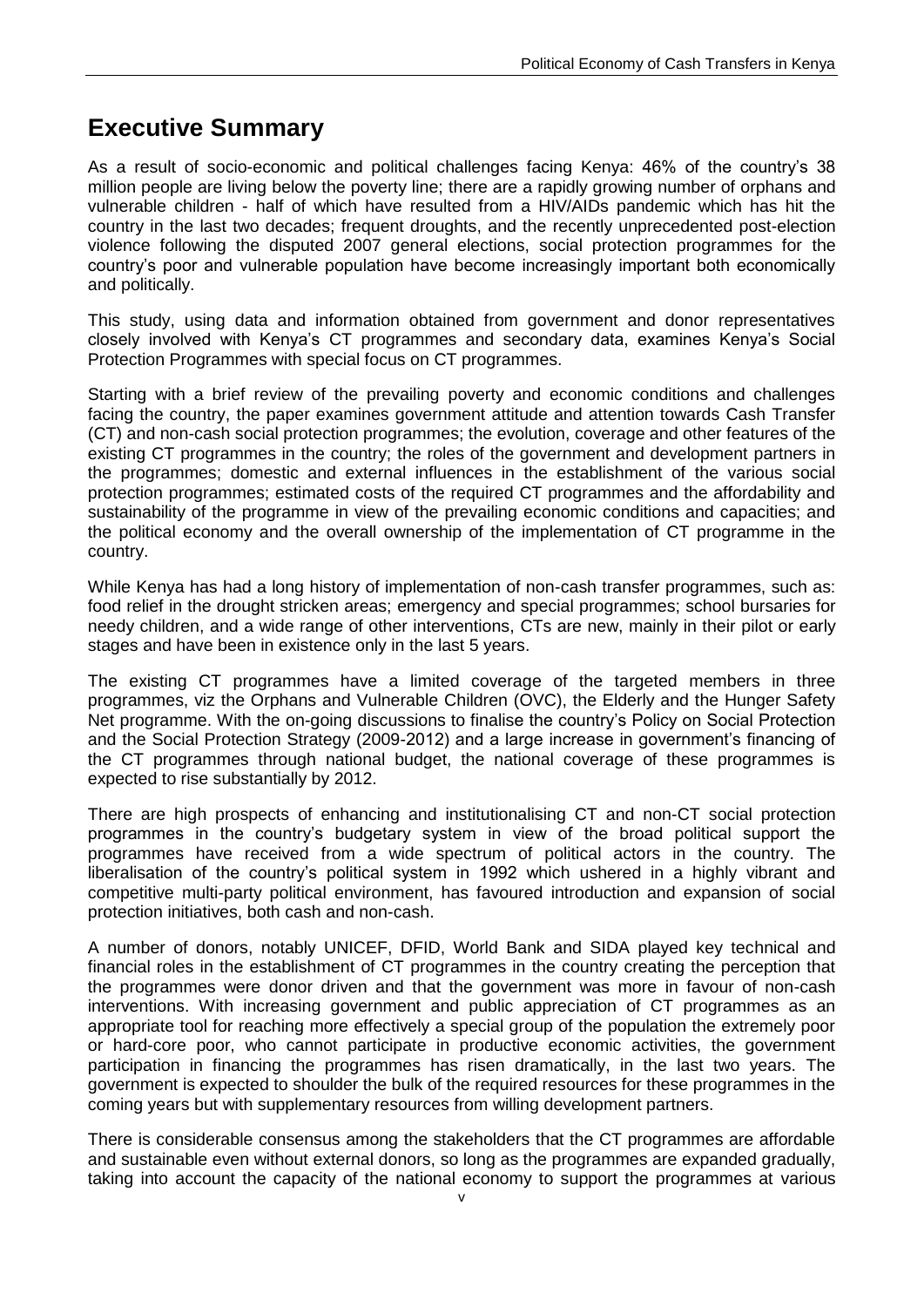levels. The successful implementation of much larger non-cash social protection programmes such as the Free Primary Education for 8 million pupils and Free Day Secondary Education and the Constituency Development Fund are generally taken as good indicators of the ability of the country to sustain CT programmes as long as political will is there.

Most of the stakeholders were of the view the CT programmes are too socially and politically sensitive to be heavily dependent on external support which was often determined by exogenous factors beyond the government's control.

Kenya"s draft National Social Protection Strategy, estimates that the country could escalate the Cash Transfer Programme nationally to cover all the extremely poor consisting of the People with Disabilities (PWD), Orphans and Vulnerable Children (OVC), and Households with Older Persons above 65 years, at a total cost of approximately Ksh 12 billion annually (about 3.3% of the national budget), at a monthly cash "transfer" of Ksh 1,000 per household.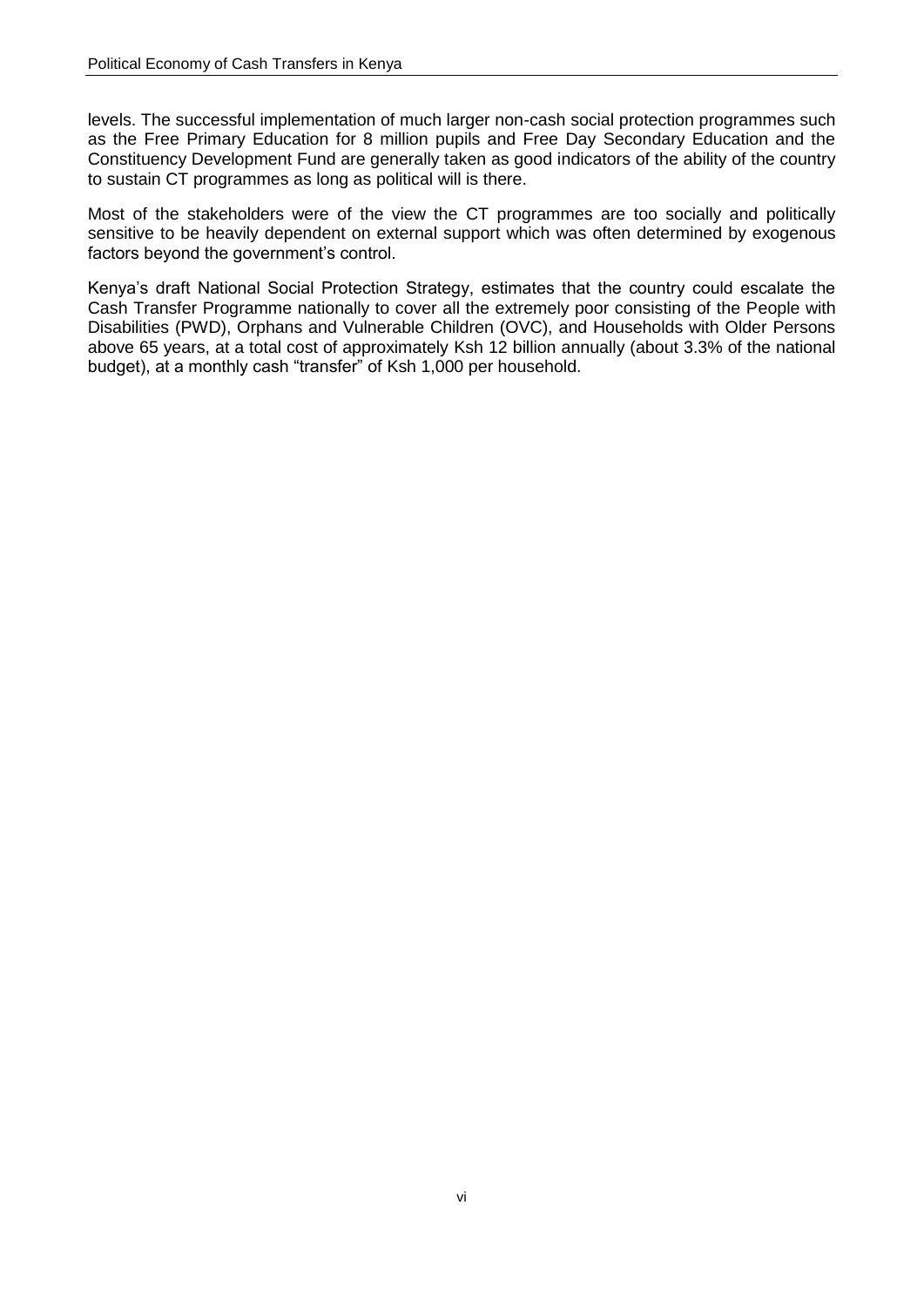## <span id="page-6-0"></span>**1. Introduction**

With an estimated 46% of the country's population of 38 million people currently living below poverty line, Kenya has faced increasingly volatile socio-political and economic challenges especially in the last decade in terms of poverty, unemployment and inequality. These have compelled the government to re-think its strategies with regard to social protection for the most vulnerable sections of the population. While these problems have manifested themselves in the economy in most of the post-independence period, the situation experienced a sharp deterioration during the last two decades of President Moi"s 24 year reign as a result of prolonged periods of economic stagnation experienced in the 1980s and 1990s which raised the proportion of the country"s population living below poverty line to 56% by end of 2002.

However, due to a number of anti-poverty measures taken by the new NARC leadership which took over from Moi at the end of 2002, such as more attention to the revival of the economy with special focus on key economic sectors like agriculture, tourism and infrastructure, as well as on employment creation, the proportion of the population living below poverty line was reduced from 56% in 2002 to 46% by end of 2007.

## <span id="page-6-1"></span>**1.1 Urban and Rural Poverty**

Despite the gains made in reduction of poverty levels between 2003 and 2004, poverty remains one of the main areas of concern in the country economically, socially as well as politically. Kenya"s poverty estimates based on the 2005/06 Kenya Integrated Household and Budget survey (Kenya National Bureau of Statistics, 2007), the poverty headcount ratio for the urban population was 33.7% while that of the rural population stood at 49.1%, with the overall national poverty headcount ratio estimated at 46% of the population. The survey estimated an urban poverty line of Ksh 1,562, Ksh 2,913 for rural areas and Ksh 988 as the food poverty line. According to the Survey data about a fifth (19.1%) of the population was extremely poor or "hard-core" poor with the respective levels for urban and rural areas at 8.3% and 21.9%.

According to the draft Social Protection Strategy paper, a household is said to be "extremely poor" when 'its entire income is below food poverty line' (Republic of Kenya, 2009(b), p.25). This category is also often referred to as "hard-core poor". Data collected during the above Survey shows that hard-core poverty is concentrated more in Kenya's rural areas, and that the levels of poverty differ significantly between regions, provinces or districts with Coast and North-Eastern Provinces exhibiting higher levels of poverty.

## <span id="page-6-2"></span>**1.2 Vulnerable Groups**

The 2005/06 Kenya Integrated Household and Budget Survey data highlighted the most vulnerable groups in the country, and identified the relatively high vulnerability of the elderly population to poverty compared to other age groups, (Republic of Kenya, 2009 (b); p.5). Other categories of the population that have been identified as being more prone to poverty in all the country"s seven provinces are the orphans and vulnerable children (OVC); People With Disabilities (PWD); the elderly; the urban poor and street families; people living with HIV/AIDs; victims of natural disasters such as floods and droughts; and internally displaced persons (IDPs); (Republic of Kenya, 2009 (b) p.6). The growing numbers within these categories of vulnerable groups has increased social, economic and political pressure to introduce various social protection programmes in the country including non-cash and cash transfer initiatives. Social protection programmes have gained greater recognition and importance in public expenditure than was the case in 1980s and 1990s.

Kenya"s draft Social Protection Strategy 2009-2012 argues that: "There is growing consensus that social protection does not have to be implemented at the expense of growth and that indeed social protection is able to enhance the long-term growth trajectory of the country and is an economically feasible and sustainable undertaking" (op. cit.). Factors cited to support this include arguments that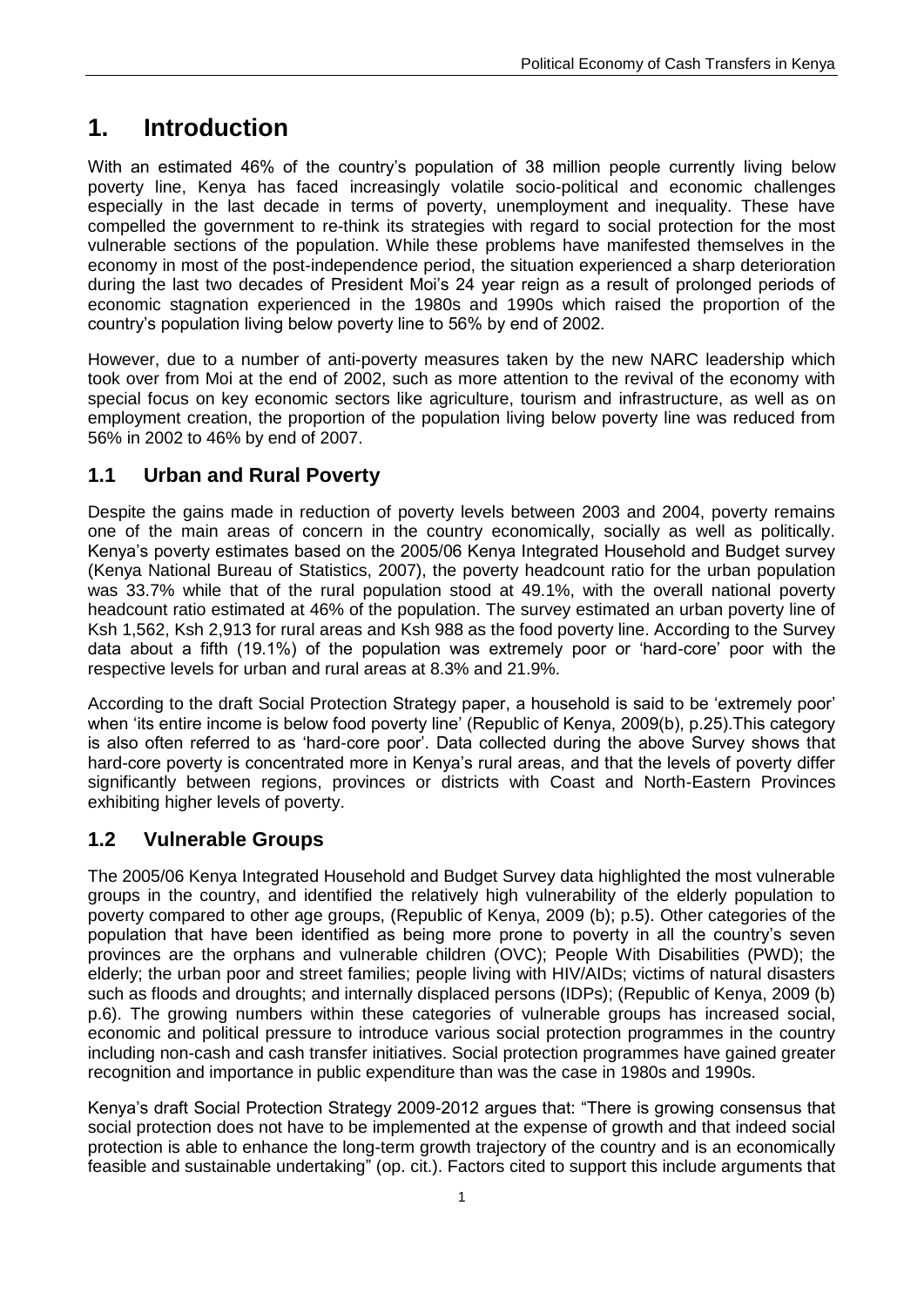there is a strong link between social protection; expenditures and a country"s development of human capital; that social protection expenditures facilitate reduction of inequality which may aggravate social and political tensions if not addressed; that provision of basic level income via social protection initiatives could promote labour market activities by the fact "individuals from poor households receiving cash transfers are more likely to look for work and to successfully find work compared to (poor) individuals not receiving such transfers", and that resources provided through social protection can empower poor individuals to undertake investment" (op. cit).

## <span id="page-7-0"></span>**1.3 Poverty and Rising Political Pressure**

By the 2002 general elections issues of poverty, unemployment; inequality and the overall poor economic performance had for more than a decade pre-occupied the attention of many Kenyans, emerging as one of the main political agenda items during the general election campaigns. It was therefore not surprising that these issues featured a lot in the manifestos of the opposing political parties as well as the then ruling party Kanu, with promises that if elected the political parties and their leaders would focus on economic recovery and address the plight of the poor and vulnerable members of the society. During the 2002 campaign some of the local NGOs had formed pressure groups lobbying various political candidates to sign their commitment to embracing or supporting social protection policies and programmes.

Thus, when the NARC Government took over from Moi"s Kanu government, there were high expectations that economic recovery and attention on the plight of the poor would receive high priority. The new Government led by President Kibaki, took its promises on economic recovery seriously and immediately drafted the Economic Recovery Strategy (ERS). To its credit, the country"s real GDP growth rates rose from 0.6% in 2002 to 7.1% by end of 2007 in spite of a myriad of economic and political challenges.

The new government also introduced a number of key measures aimed at laying a foundation for reduction of poverty, unemployment and inequality. The introduction of a Free Primary Education (FPE) in 2003 and Free Day Secondary Education (FDSE) in 2008 were widely regarded as too ambitious in view of the limited capacity of the economy to shoulder such an enormous financial burden. The fact that these programmes were launched as promised, demonstrated the extent of the government"s commitment to social welfare issues.

A wide range of other social protection measures targeting health, housing, food security and other special programmes were undertaken, under the Office of the President, Office of the Vice-President and a number of other ministries. Thus concern is demonstrated by a rapid increase in the Government"s budgeted resources which rose from US\$ 390 million in 2002/03 to US\$ 637.5 and US\$ 1.18 billion in 2005/06 and 2006/07 respectively, (Allen, K. *et al*, UNICEF. 2007). Commenting on this, Allen, K. *et al* observe: "This trend shows that the current NARC Government which came to power in 2003, has been substantially increasing the allocation to poverty programmes", (Allen, K, *et al*, UNICEF, 2007).

#### <span id="page-7-1"></span>**1.4 Key Issues**

This report, based on information gathered from available secondary data and interviews with key informants from the Government, development partners and politicians and other stakeholders involved with cash transfer and other forms of social protection programmes in the country, examines a number of key issues relating to the current operations and future of the programmes in Kenya with special focus on affordability, sustainability, ownership, financing and political economy of the programme as well as the modalities of implementing the programme.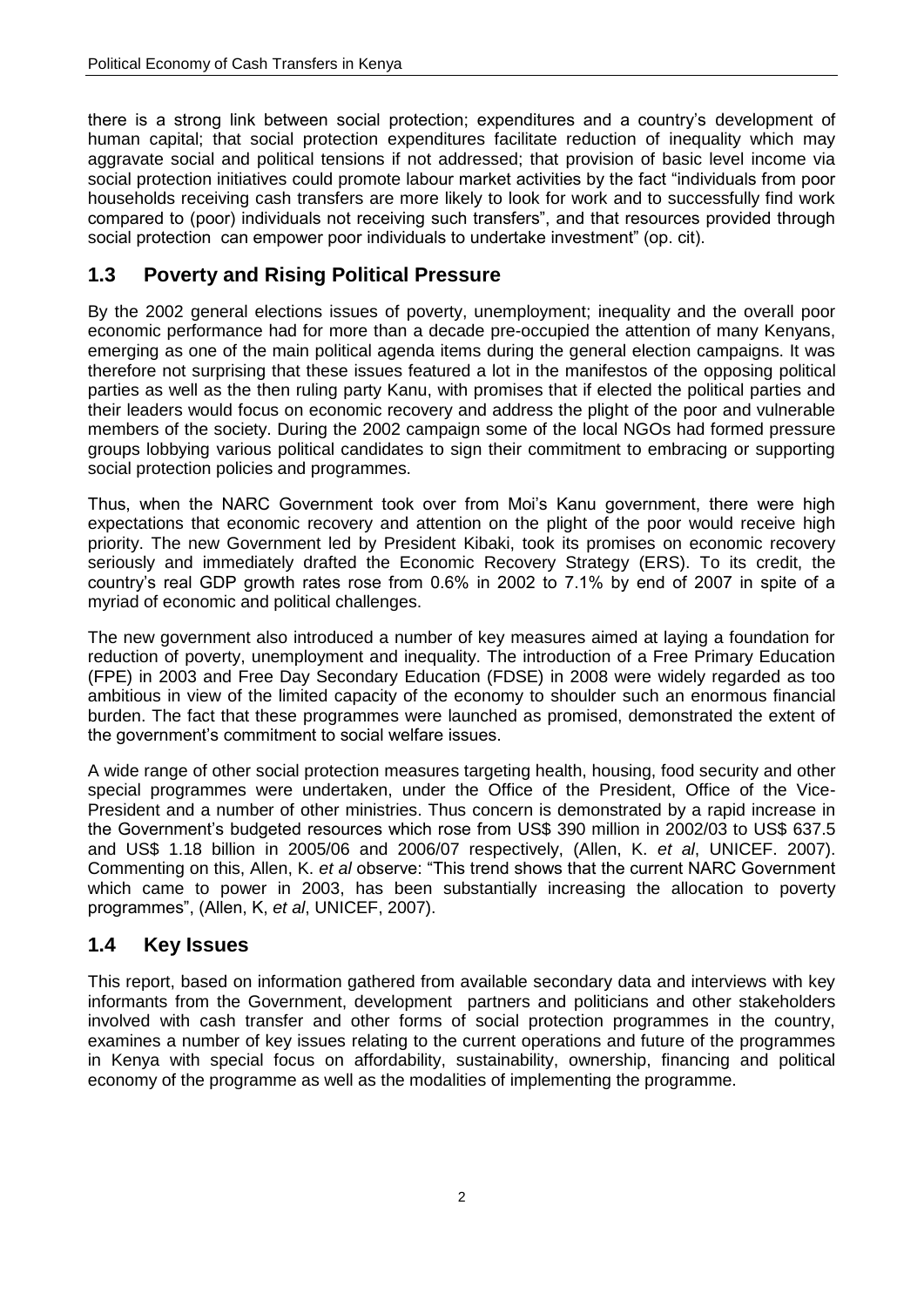## <span id="page-8-0"></span>**2. Overview of Social Protection Programmes in Kenya**

As a result of the prevailing poverty, inequality, unemployment problems and rising political pressures following the change of Kenya"s constitution which ended the single party rule in 1992 and introduced highly competitive multi-party politics, there has been unprecedented interest in social protection issues in the country. Government and political support for and adoption of, social protection measures are demonstrated by the large number of special protection programmes in existence today. The country is currently implementing a wide range of social protection programmes in form of CT and non-CT programmes, in collaboration with a large number of actors including government and non-government institutions, private sector and development partners.

While social insurance programmes such as NSSF and NHIF have been in existence for decades, a large number of others are more recent, especially after 2002 when the NARC government took over from the Moi regime after the 2002 general elections.

The nature and design of the existing programmes reflect the specific purpose for which a programme was established and the nature of agreement between the key donor financier and the government.

CT programmes are some of the latest and smallest among the country"s social protection programmes. Social protection programmes whose funding is institutionalised in the annual national budget include:

**Core Poverty Programmes (CPPSs):** These are non-cash programmes aimed at enabling the poor to easily access infrastructural and social services such as education and health especially in the rural areas, enhancing the capacity of the poor to participate in productive activities and improving governance and security. For a number of years now, a large amount of financial resources have been channelled to social sectors in the context of CPPs. In 2006/07 for instance, a large sum of Ksh 175 billion was budgeted for this purpose.

However, the CPP programme has suffered from problems of under-expenditure, poor targeting misuse of resources and poor implementation and monitoring of the budget resources availed to the programme. Acknowledging these shortcomings, the government has attempted to create new structures and management systems that would raise the efficiency and effectiveness of the devolved resources for various Core Poverty Projects (Republic of Kenya, 2009, p.8)

The implementation of Free Primary Education in 2003 and Free Day Secondary Education in 2007 are among the largest social protection interventions by the government in the last six years.

Free Primary Education, the top priority of the new government in 2003, was aimed at addressing poverty, inequality, unemployment and other problems afflicting the country"s youth. Initiated by the government, the programme is largely funded through the national budget, with contributions by a number of development partners.

Other social protection programmes supported mainly by the government include the Arid and Semi Arid Lands (ASAL) Programme targeting socio-economic development and poverty reduction among mainly poor pastoralist areas, slum upgrading and low cost housing schemes targeting slum populations especially in the urban areas; the Constituency Development Fund (CDF) which is aimed at devolving development funds to finance grassroots infrastructural projects and health and education services at the constituency level; and social insurance mainly in the form of National Social Security Fund (NSSF) and National Hospital Insurance Fund (NHIF), and a wide range of pension schemes; three cash transfer programmes, i.e. Orphans and Vulnerable Children(OVC), Hunger Safety Net and the Elderly CT programme; in-kind transfer programmes including Emergency Food Aid, School Feeding, Free Primary and Secondary Education, Emergency Pastoralist Support programmes, Hospital fee waivers, voucher schemes for health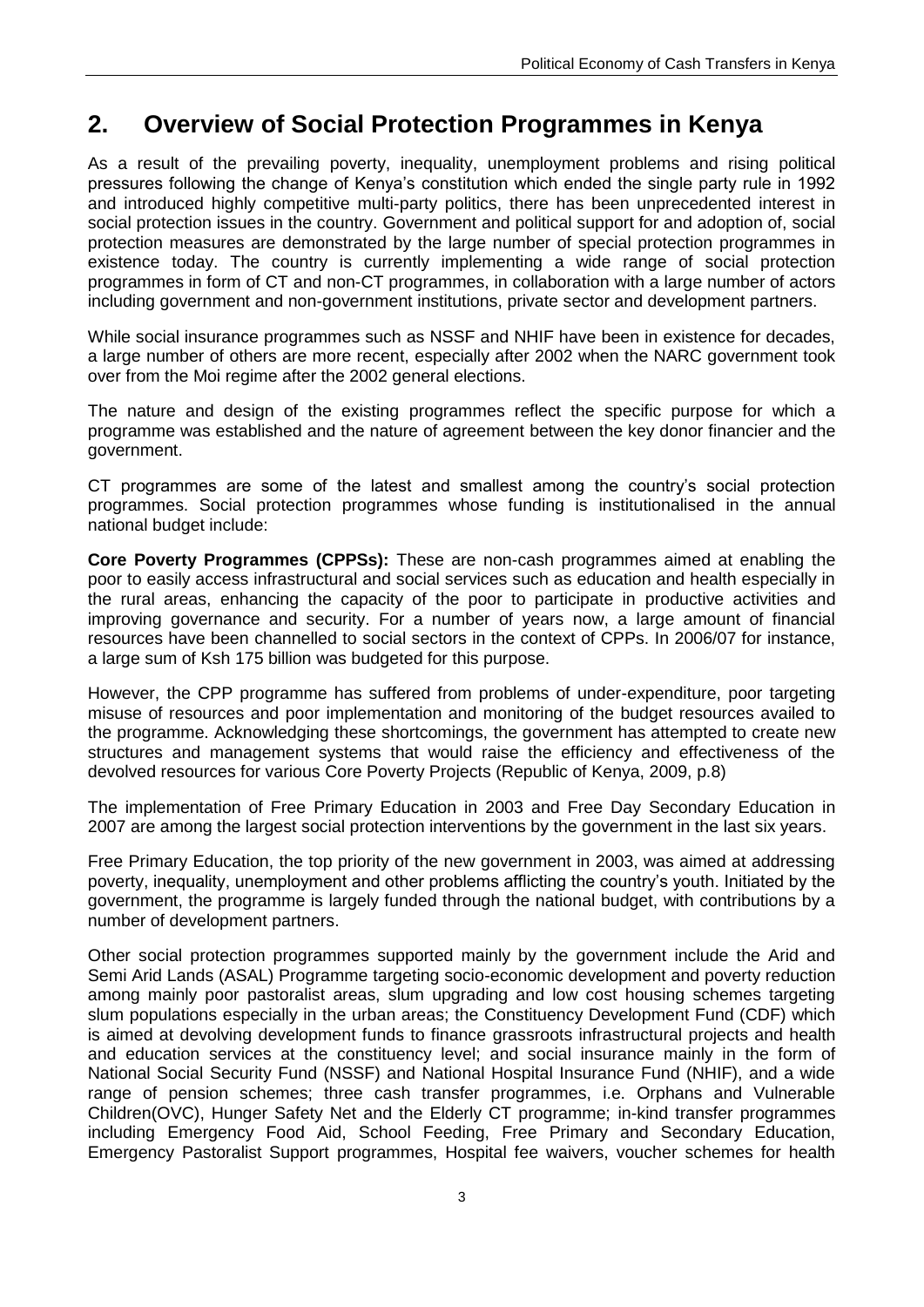services, non-state actors" social protection interventions such as World Aid, Action aid, Save the Children, etc, as well as various community and family safety net systems.

## <span id="page-9-0"></span>**2.1 Evolution of Cash Transfer (CT) Programmes in Kenya**

There are currently three CT programmes being implemented in Kenya with close collaboration between the Government and a group of key Development Partners, especially UNICEF, DFID and the World Bank. The Government is taking an increasingly key role in the implementation and funding of these programme, with the Development Partners taking lead in the provision of technical expertise and financing. The Government"s share of the financial resources made available for the implementation of the CT programmes has increased from a low level when the programmes were initiated to a point where its contribution currently is virtually equal to that of the donors.

This sharp increase has led some of the people interviewed to predict that the Government"s share was likely to overshadow that of the donors in the coming few years. Budget allocation to CT-OVC programme has, for instance, increased almost 12-fold between 2005/06 and 2008/09, from US\$ 800,000 to over US\$ 9 million respectively.

The three Cash Transfer Programmes are briefly reviewed below:-

#### <span id="page-9-1"></span>**2.1.1 The Orphans and Vulnerable Children (OVC) Cash Transfer Programme**

This is currently the largest CT programme in the country. The number of orphans and vulnerable children has emerged as a major social crisis in the last two decades. Traditional social protection mechanisms, in the face of rapidly increasing numbers of destitute or vulnerable children, have struggled. Kenya has an estimated 2.4 million orphans and vulnerable children half of which have resulted from death of parents due to HIV and AIDS crisis (see Table 1) that has heavily afflicted both the country"s rural and urban areas.

A large majority of the orphans live in extreme poverty with relatives or guardians with limited means. Evidence from various parts of the country show that poor, elderly grandparents have emerged as the most important category of caretakers for the orphans in the country. There are also an alarming large number of households which are headed by a child, as a result of death of parents, with no relatives or other guardians willing and able to take care of the orphaned children.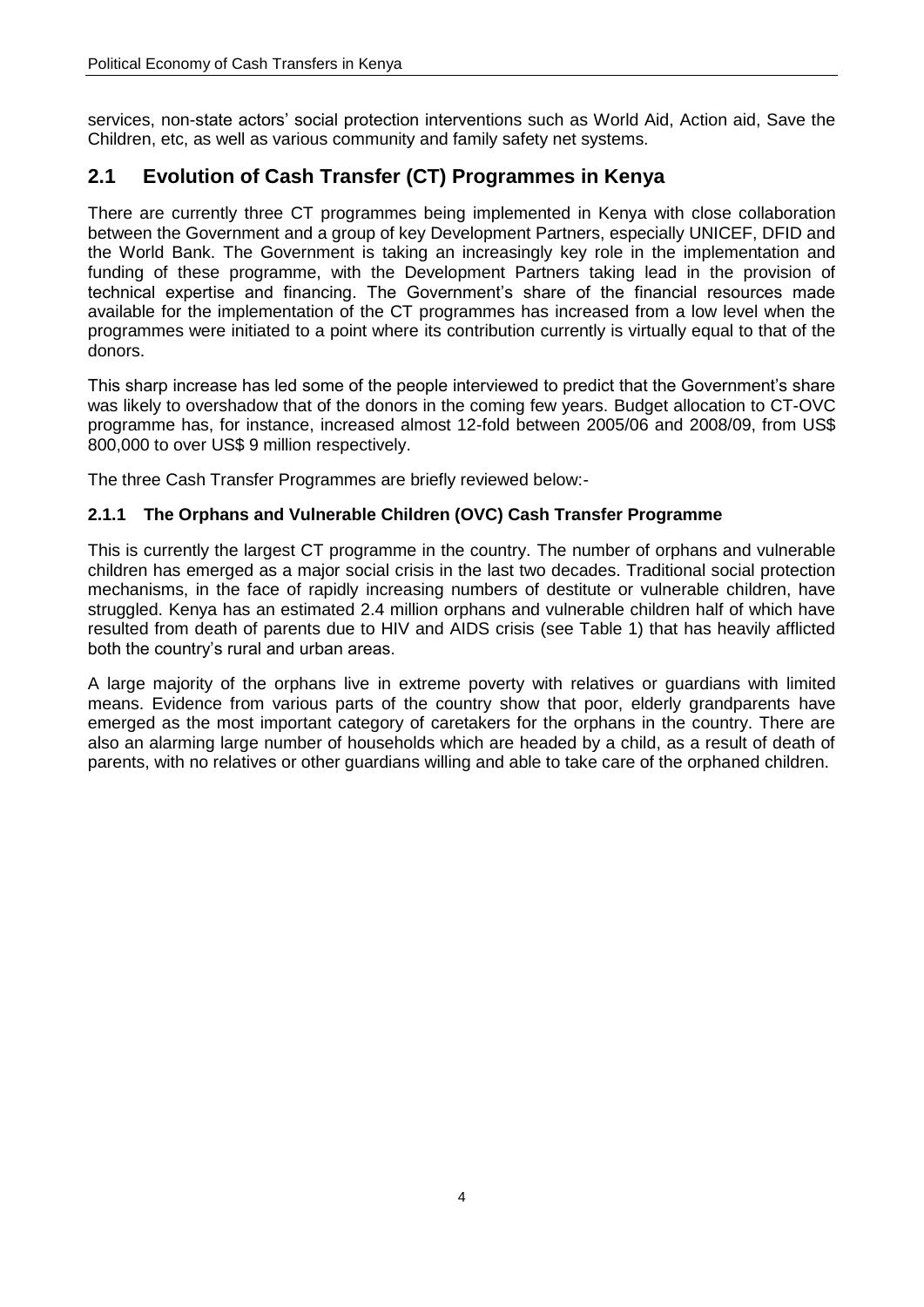|                         | 1985        | 1990      | 1995      | 2000      | 2005      | 2008      |
|-------------------------|-------------|-----------|-----------|-----------|-----------|-----------|
| <b>Maternal Orphans</b> |             |           |           |           |           |           |
| <b>AIDS</b>             | $\pmb{0}$   | 1,196     | 72,965    | 362,539   | 635,208   | 655,358   |
| Non-AIDS                | 583,738     | 595,451   | 577,670   | 533,335   | 481,997   | 460,692   |
| Total                   | 583,738     | 596,647   | 650,635   | 895,873   | 1,117,205 | 1,116,051 |
| <b>Paternal Orphans</b> |             |           |           |           |           |           |
| <b>AIDS</b>             | $\mathbf 0$ | 2,394     | 71,893    | 263,755   | 416,777   | 430,300   |
| Non-AIDS                | 908,512     | 896,738   | 829,476   | 776,433   | 736,198   | 727,110   |
| Total                   | 908,512     | 899,132   | 901,369   | 1,040,188 | 1,152,975 | 1,157,410 |
| <b>Dual Orphans</b>     |             |           |           |           |           |           |
| <b>AIDS</b>             | $\mathbf 0$ | 1,011     | 61,919    | 234,514   | 351,473   | 326,347   |
| Non-AIDS                | 240,372     | 204,910   | 163,598   | 131,380   | 105,585   | 94,975    |
| Total                   | 240,372     | 205,921   | 225,517   | 365,894   | 457,058   | 421,322   |
| <b>Total Orphans</b>    | 1,251,878   | 1,289,858 | 1,326,487 | 1,570,168 | 1,813,122 | 1,852,139 |
| <b>All AIDS Orphans</b> |             | 2,785     | 91,487    | 427,392   | 755,800   | 813,730   |

**Table 1: Trends in the estimated number of orphans in Kenya**

<span id="page-10-0"></span>Source: Takona and Stover, estimates based on ANC data and DHS 2003

N.B. Table is adopted from Pearson, R. and Alviar, C. "The Evolution of the Government

Of Kenya Cash Transfer Programme for Vulnerable Children between 2002 and 2006 and prospects for nationwide scale-up." UNICEF, Kenya.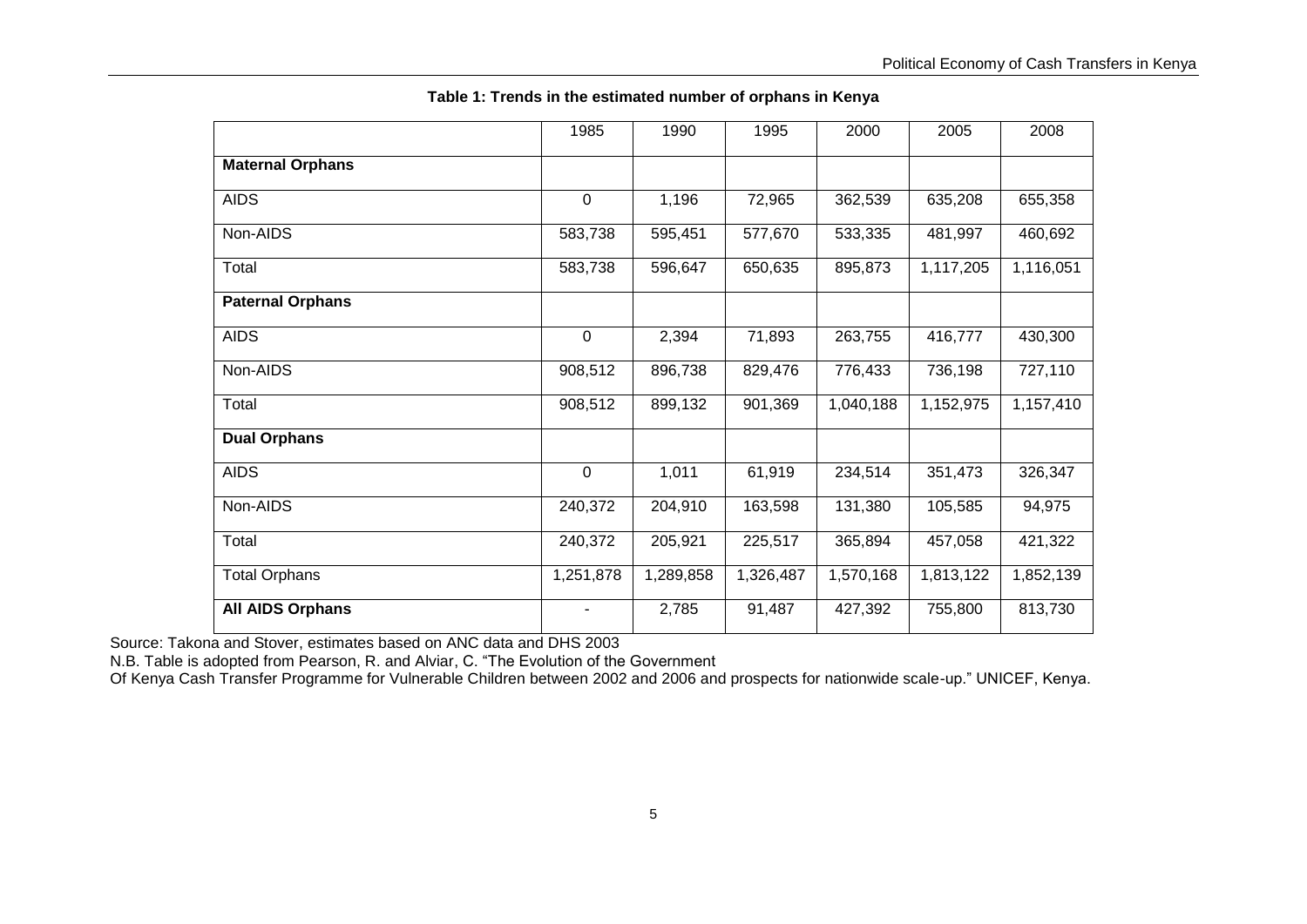As a result of this socially and politically volatile social crisis arising from this rapidly increasing number of OVC, the Ministry of Home Affairs under Kenya"s former Vice-President Hon. Moody Awori, under whose mandate children affairs fell under, felt concerned and sought advice and assistance from UNICEF office, Nairobi. This set off a series of discussions with UNICEF and a number of other donors to explore possible options. While there have been questions raised over whether the decision to start Kenya"s OVC-CT programme was an initiative of the Government or the result of pressure from some development partners, government officials interviewed argued that the Ministry of Home Affairs through the former Vice-President, took the initial step of consulting the UNICEF in Nairobi which then took a leading technical, advisory and financing roles without which the OVC-CT programme would not have taken off when it did.

Kenya"s OVC-CT programme started as a pre-pilot project at the end of 2004 covering 500 OVC households in three districts (Kisumu, Garissa, Kwale) .This pre-pilot phase was aimed at providing lessons on a number of aspects of the planned programme such as targeting, selection procedures and estimation of implementation costs, according to interviews with representatives of some of donor institutions which have been involved in the process of establishing the OVC-CT programme.

The programme was substantially expanded during its phase II which started in June 2006. The new phase was designed to cover 30,000 OVC in seven districts. This phase was also used to test the impact and challenges of introducing conditional cash transfers (CCT) in a few districts, as well as the possibility of using the country's Post Office network as a system for transferring the money to the selected OVC beneficiaries.

The third phase was launched in 2008 with a target of reaching 300,000 OVC by 2011. The government's objective is to have at least 30% of the hard-core poor and most vulnerable OVC in a phased escalation of the programme covering at least 10 districts annually, eventually bringing a total of 50 districts under the programme when it reaches its target of reaching 30% of the hardcore poor in the country by 2012.

By mid 2009, the OVC-CT programme was already in 47 districts and was moving at a pace faster than initially planned both in terms of districts covered as well as government"s contribution to the programme which has experienced a dramatic increase from US\$800,000 in 2005 to US \$9 million in 2009. According to a senior programme officer working with OVC-CT programme in one of the donor organisations, the rapid increase in the government contributions was one of the main factors behind the rapid expansion of the programme in the last two years.

<span id="page-11-0"></span>

| Scale-up                     |                                |                                |                                          |                                                            |                                                                                    |                                                                                    |  |  |  |
|------------------------------|--------------------------------|--------------------------------|------------------------------------------|------------------------------------------------------------|------------------------------------------------------------------------------------|------------------------------------------------------------------------------------|--|--|--|
|                              | 2005                           | 2006                           | 2007                                     | 2008                                                       | 2009                                                                               | 2010                                                                               |  |  |  |
| <b>Household</b><br>coverage | 500                            | 3,000                          | 12,500                                   | 25,000                                                     | 70,000                                                                             | 100,000                                                                            |  |  |  |
| <b>District coverage</b>     | 3                              | 17                             | 37                                       | 37                                                         | 47                                                                                 | 47                                                                                 |  |  |  |
| <b>Partners</b>              | GOK,<br>Sida,<br><b>UNICEF</b> | GOK,<br>Sida,<br><b>UNICEF</b> | GOK,<br>Sida,<br><b>UNICEF</b><br>, DFID | GOK,<br>Sida,<br><b>UNICEF</b><br>, DFID,<br><b>Danida</b> | GOK,<br>Sida,<br><b>UNICEF,</b><br>DFID,<br>Danida,<br><b>World</b><br><b>Bank</b> | GOK,<br>Sida,<br><b>UNICEF,</b><br>DFID,<br>Danida,<br><b>World</b><br><b>Bank</b> |  |  |  |

|  |  | Table 2: The scale up of Kenya's OVC-CT Programme (2005-2010) |
|--|--|---------------------------------------------------------------|
|--|--|---------------------------------------------------------------|

Source: UNICEF, Kenya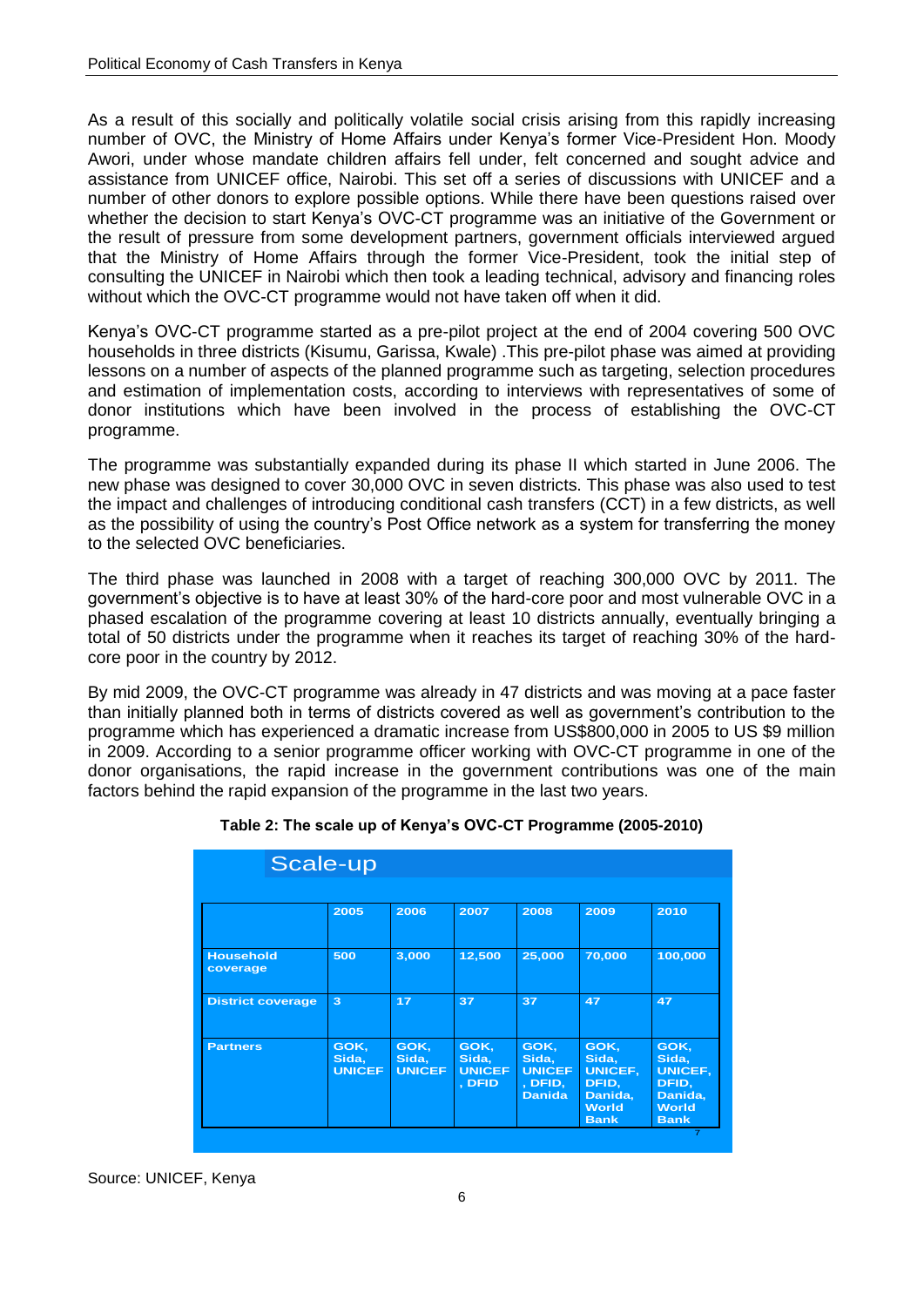According to a senior government official associated with the programme, the target is to reach at least 2,000 OVC households in each of the targeted 50 districts which would help to reach the target of 100,000 OVC households. The officer indicated that an OVC household is assumed to have 3-4 OVCs. Thus, by reaching 100,000 households it is estimated that the targets of reaching at least 300,000 orphaned and vulnerable children and at least 30% of the hard-core or "extremely poor" and vulnerable children in the country will have been achieved.

It should be noted that the original target of covering 50 districts was based on the then 73 administrative districts in the country. With increased political pressure for devolution of administration and economic resources to address real and perceived regional inequalities, Kenya"s President has created many more districts in the last three years, raising the number from 73 to 254 districts. Thus the 47 districts covered so far refer to the old larger administrative districts, many of which have been split into three or more districts based on population and other considerations. It can thus be assumed that the targeted geographical coverage of OVC-CT programme is approximately 64% of the 254 districts, with the selection of the districts incorporated in the programme pegged on their poverty status based on KNBS data.

#### <span id="page-12-0"></span>**2.1.2 Modalities**

The OVC-CT programme is guided by 3 main objectives:

- a) Establishing a social protection mechanism that makes regular, predictable cash transfers to households that take care of orphans and vulnerable children
- b) Creating an incentive system for taking care of OVC through fostering and retention of OVC within families and communities.
- c) Helping to promote human capital development of OVC to help as many of them as possible to break out of the poverty cycle and dependency.

The programmes operations manual shows that beneficiaries are selected through a fairly participatory targeting process involving the Government, donors and the communities from which the beneficiaries are drawn from.

The process includes:

- Selection of the geographical areas to be included in the programme is based on poverty  $\bullet$ status as regularly compiled by the Kenya National Bureau of Statistics (KNBS) and OVC prevalence. All parts of the selected districts are eligible. However the selection of actual households depends on the overall number of beneficiaries allocated to the district and the assessed level of poverty or vulnerability as determined by the community representatives, NGOs working in the district and the government officials, guided as much as possible by the KNBS data available. By mid 2009 approximately 64% of the districts were covered.
- Once the district is selected, a community based participatory method is used to identify  $\bullet$ beneficiary households as well as compiling the required data.
- The collected data is entered into the Management Information System which has been  $\bullet$ developed in collaboration with development partners led by UNICEF
- Once potential beneficiary households have been identified and data obtained, eligible  $\bullet$ households are selected using agreed ranking criteria.
- The identified beneficiary households are then validated through public or community  $\bullet$ meetings

The eligibility criteria used to select beneficiary households is as follows:

- a) The household must be poor; have orphans or vulnerable child/children.
- b) To be an OVC, child must have lost one or both parents; the child must be living in a household in which at least one of the parents, caregiver or child has been chronically ill for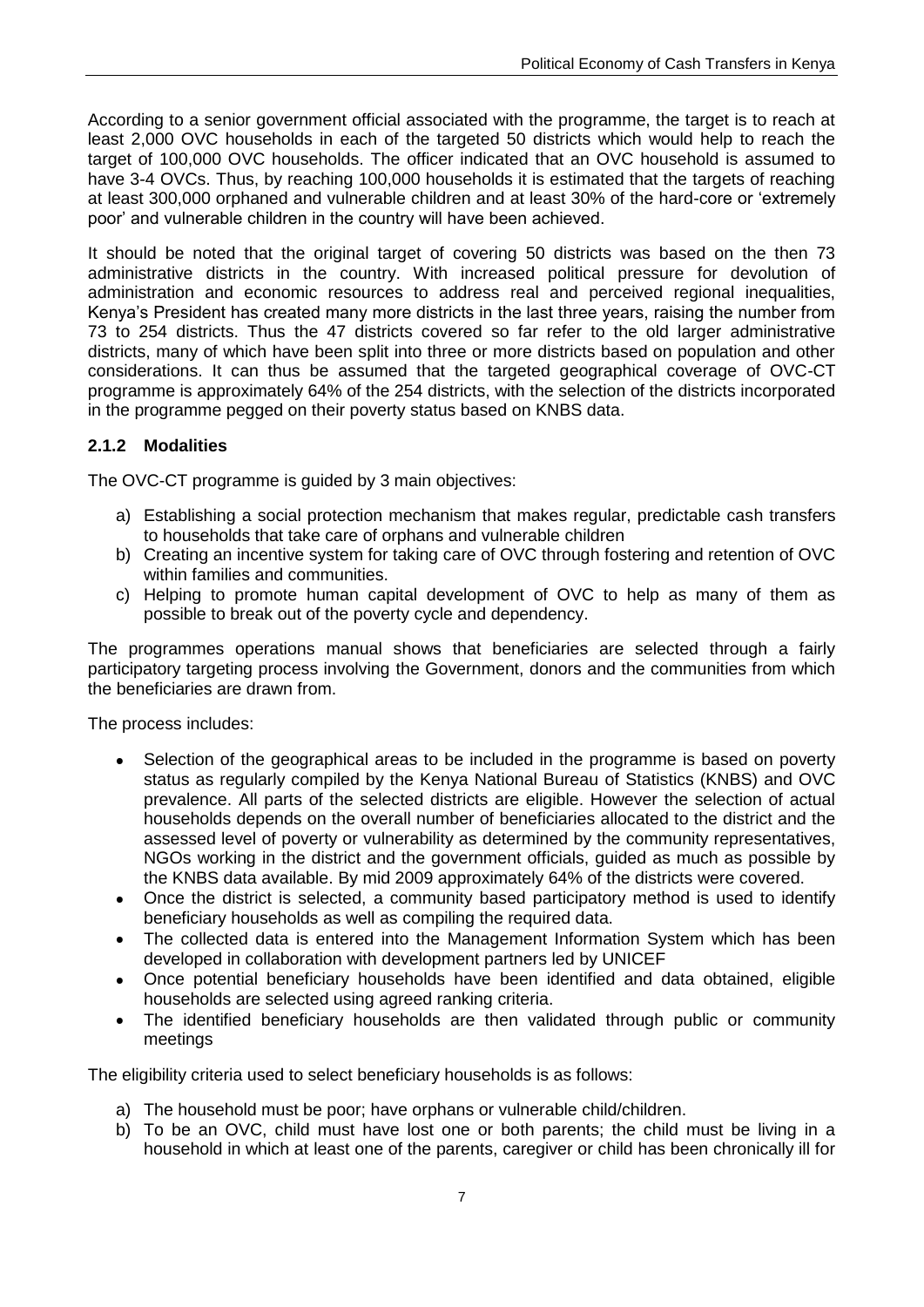three or more months before the selection is done; and the child lives in a household headed by a child less than 18 years old.

#### <span id="page-13-0"></span>**2.1.3 Cash Transfer Mechanism**

The money is paid per household at the rate of 1500/= per month. Thus, if there are 1, 2 or more orphans in the household, they receive the same amount –Ksh1500 per month. The programme prefers to pay every 2 months partly because the monthly figure is too small for effective budgeting by the beneficiary households and partly because it is more cost effective in terms of time and administrative costs.

The money is paid to the care giver who may be the guardian or a child in case of child-headed households. Kenya"s Post Office network has become the main system of transferring the cash to the beneficiaries.

The children covered range from less than 1 to 18 years. When a child reaches 18 he/she is removed from the programme and are expected to fend for themselves. An officer dealing with CT programmes said "Even where CT is not conditional, the expectation from the programme is that the cash will assist in healthcare especially immunisation and in education i.e. uniforms, books etc.

#### <span id="page-13-1"></span>**2.1.4 Conditional Cash Transfers**

According to government officials and UNICEF staff involved in the programme, the issue of whether to attach conditions to the transfers is under discussion, with on-going pilot cases in some selected areas. "The programme is testing processes for imposing developmental conditions and will compare their impact against a programme without conditions," observed a UNICEF official closely involved in the process. A senior Government official argued that the conditions being imposed are largely aimed at ensuring that the underlying developmental benefits from the programme are maximised. The main conditions are:

- a) all young children under the programme undergo a prescribed immunization programme and
- b) the beneficiaries must attend schools regularly.

Most of those interviewed were supportive of a CT programme with these developmental conditions.

While the country"s social protection strategy for the period 2009-2012 acknowledges that imposing conditionalities may be difficult to implement and that it requires a well developed administrative framework, the Strategy points out that: "The Government regards conditionalities as a way of strengthening the investment role of cash transfers," which is seen as an important factor for the CT programme to receive increased "political support" (Republic of Kenya, 2009(b), p.16)

#### <span id="page-13-2"></span>**2.1.5 Exiting the Programme**

Exit from Kenya"s OVC-CT programme is triggered by the following:

- a) when the beneficiary or the recognised caregiver fails to collect payment for three consecutive cycles,
- b) when there are no more OVC in the household either because the OVC have passed 18 years age limit or through death,
- c) in case households fail to comply with the set conditions for three consecutive cycles.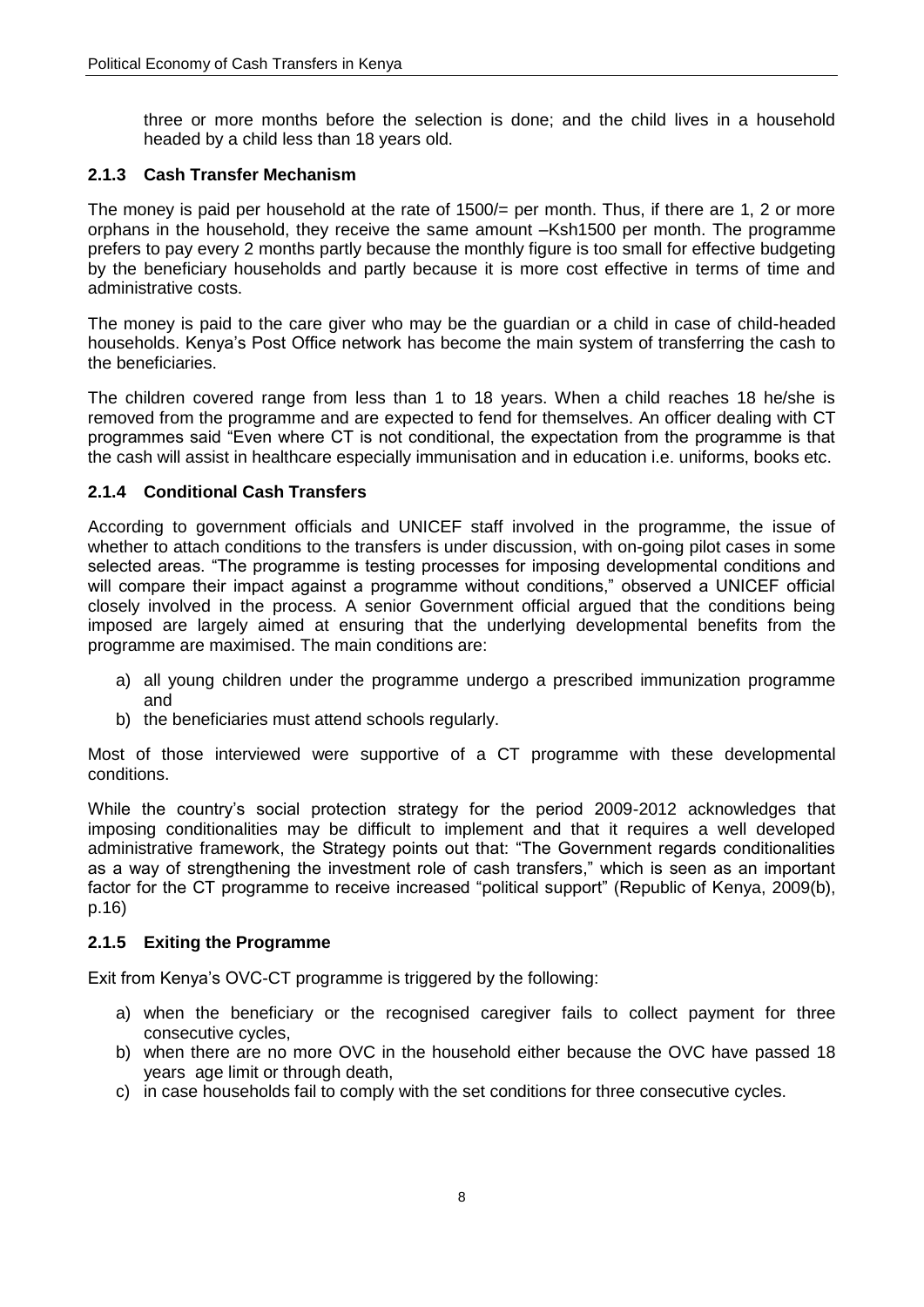## <span id="page-14-0"></span>**2.2 Hunger Safety Net Programme**

This is one of the three Cash Transfer programmes being implemented in Kenya, mainly targeted at the chronically food deficient communities in the Kenya's arid and semi-arid areas of the North-Eastern province.

The programme, currently in its pilot phase, has the objective of providing "regular, predictable and guaranteed amount of cash to chronically food insecure households" in the arid and semi-arid areas (Republic of Kenya, 2009b, p.2). The four districts selected for the pilot phase are Mandera, Marsabit, Wajir and Turukana; selection of the pilot districts was based on poverty, hunger, and related data from the World Food Programme, UNICEF and the Kenya National Bureau of Statistics. It is implemented by the Government of Kenya originally through the Ministry of Special Programmes under the Office of the President but now under the newly created Ministry of Development and Northern Kenya, with DFID providing both technical and financial support. DFID has been a key supporter of this programme with an annual support of GBP£ 6 million.

The pilot-phase is expected to help plan for the escalation of the project nationally by providing experience and information that will be used to help launch the operations on a larger scale, provide effective targeting, and make decisions on a suitable mode of payment, producing evidence to justify government and development partner support for a nationwide social protection system (Republic of Kenya. 2009(b), p.9).

Phase I of the Hunger Safety Net Programme covering the period 2008-2012 is being implemented on a pilot basis and incorporates 60,000 households as follows: 7,000. households in Marsabit; 12,000 in Mandera; 27,000 in Turkana and 14,000 in Wajir

Phase II covering a five year period (2012-2017) will involve 300,000 households. According to the design of the Hunger Safety Net Programme, the programme targets 40% of the poorest households in the selected four districts and beneficiaries include both old men and women, families with many poor and vulnerable dependants in form of children under 13 years old, families with chronically ill and disabled persons.

The programme is largely funded by DFID which has set aside about Ksh 14 billion over a 10-year period, 2007-2017. DFID backing is based on the expectation that it's support will lead to Kenya's government and other development partners coming in with their contributions to facilitate escalation of the programme to Northern Kenya and other arid and semi-arid areas.

Kenya"s arid and semi-arid areas have over the years presented special economic, political and social challenges. At Kenya's independence 45 years ago, the North-Eastern Province which borders Somalia and Ethiopia was involved in secessionist rebellion popularly known as the "Shifta War" which lasted more than a decade. The rebellion impoverished the area and created considerable social and political animosity between this geographically vast region and the rest of the country, with the people developing a strong perception that the region was marginalised. This has been aggravated by persistent and lengthy droughts and poverty, which have made the region perpetually dependent on relief food.

During the 2002 general elections various political parties promised to give special attention to the Province and other Arid and Semi Arid Lands (ASAL) areas. After 2007 elections, a special Ministry for the North-Eastern Province was created to provide the promised focus for the region"s development needs, including reduction of poverty, inequality through infrastructural development and other special programmes.

The Hunger Safety Net Programme has been in place for sometime and addresses the special problems facing the people of these arid and semi-arid areas. It is an initiative which arose largely from both the concerns of development partners and NGO which have been involved in various emergency food and related programmes. Leaders of main political parties, keen to implement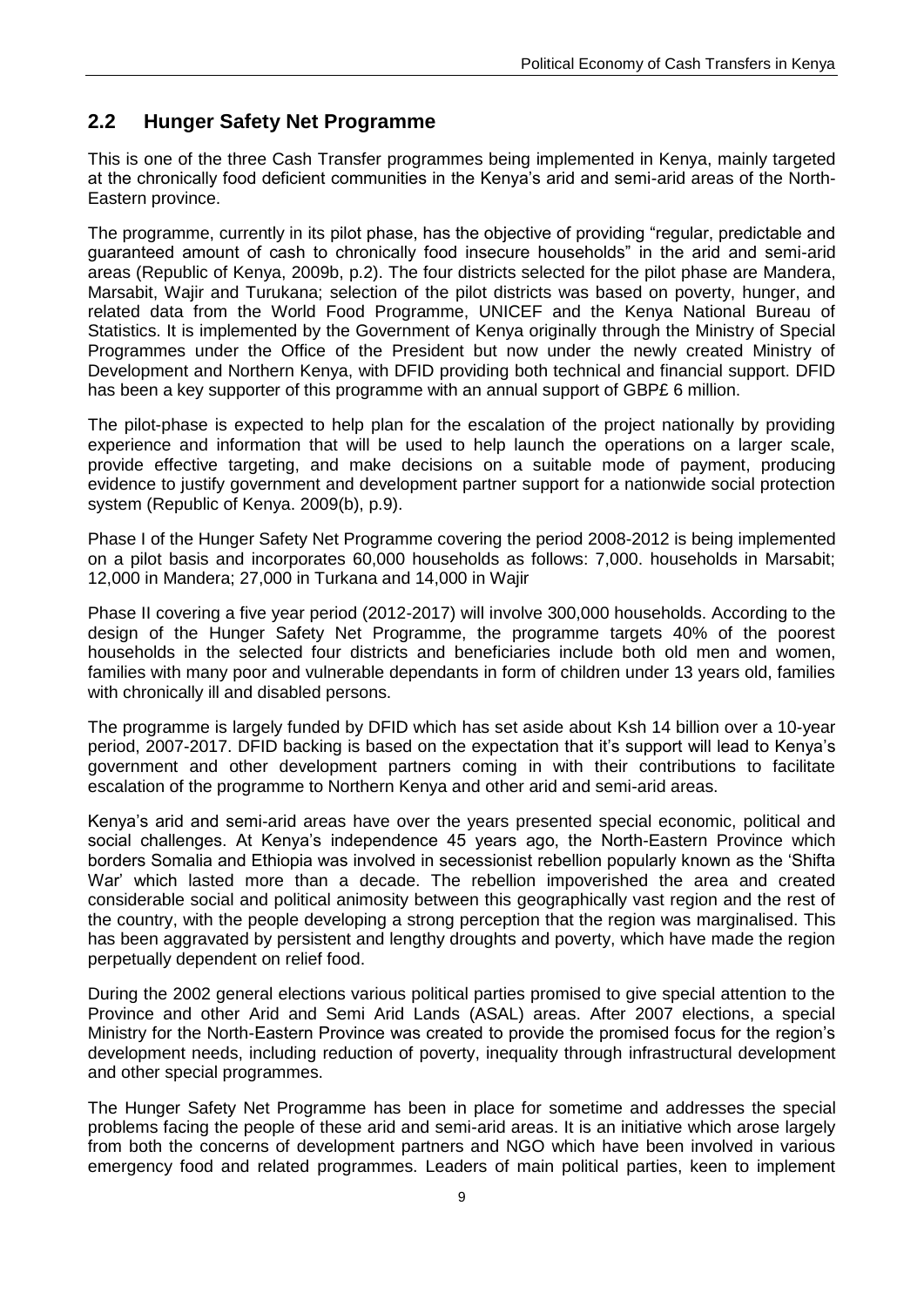some of the promises made to the region during recent general elections have also given increasing attention to this donor supported cash transfer programme. According to some of the government officials interviewed, there are strong prospects that the programme could start benefiting from national budgetary resources soon.

The Hunger Safety Net programme, implemented the Ministry of Special Programmes under the Office of the President, is seen as complementing other government efforts and strategies of reducing hunger, vulnerability, poverty and inequality in the arid and semi-arid areas which suffer from relatively higher levels of poverty.

#### <span id="page-15-0"></span>**2.3 Cash Transfer Programme for the Elderly**

The programme, currently also in a pilot phase provides a monthly cash transfer of Ksh 1065 to 300 households with destitute elderly people The pilot phase for this cash transfer programme for the elderly was launched in 2006 with an annual government allocation of Ksh 4 million covering 300 households. The selection criteria is age (above 65 years); income status, geographical, and that those selected should not be beneficiaries of another CT programme. The pilot phase is being implemented in three districts - Nyando (Nyanza Province), Busia (Western Province) and Thika (Central Province) and is managed by a secretariat under the Department of Gender, Children and Social Development.

Phase I of the project was planned to incorporate 8,000 households spread over 80 districts, with about 100 households in each district. While the programme expected about Ksh 100 million from Treasury to implement the 2009/10 financial year programme, the government allocated a much larger amount of Ksh 550 million for the 2009/10 financial year. A government official involved in the programme observes: "we were taken by surprise by the large amount the government allocated to the programme in this year"s budget. We are in the process of re-assessing the scope of phase I of the programme implementation in light of the increased government allocation:" The official said that the objective now is to reach all the districts in the country in limited numbers.

Asked about lessons learnt from the pilot phase of the programme, the government official interviewed said that the lessons were positive and showed that a CT programme for the elderly could significantly improve their welfare. Some of the beneficiaries had become more active with more participating in some micro-enterprise activities.

There is a significant and symbolic difference between this programme from the other two CT programmes in the sense that it is the only one of three that is initiated and fully financed by the Government. A senior government official involved in the programme stated with considerable pride and satisfaction, "the Government of Kenya is fully committed to this programme which features in the country' Vision 2030".

These sentiments are a reflection of the government"s desire to demonstrate its ability and willingness to initiate and finance a CT programme. While the programme was started in 2006 with a small annual budget allocation of Ksh 4 million, the officer's comments about the government's commitment to this initiative was demonstrated soon after when this cash transfer programme for the elderly received a major boost in form of a 138-fold increase from an annual budg*et al*location of Ksh 4 million to Ksh 550 million for the 2009/10 financial year.

The project had been expected to be escalated in its phase I (2009-2011) of implementation to incorporate 8,000 households spread in more districts across the country. This is expected to change radically following the large injection of budgetary resources by the government in the 2009/10 budget. In an interview with the officers running the programme, it was indicated that pace of escalation of the programme was to be revised substantially in terms of national coverage.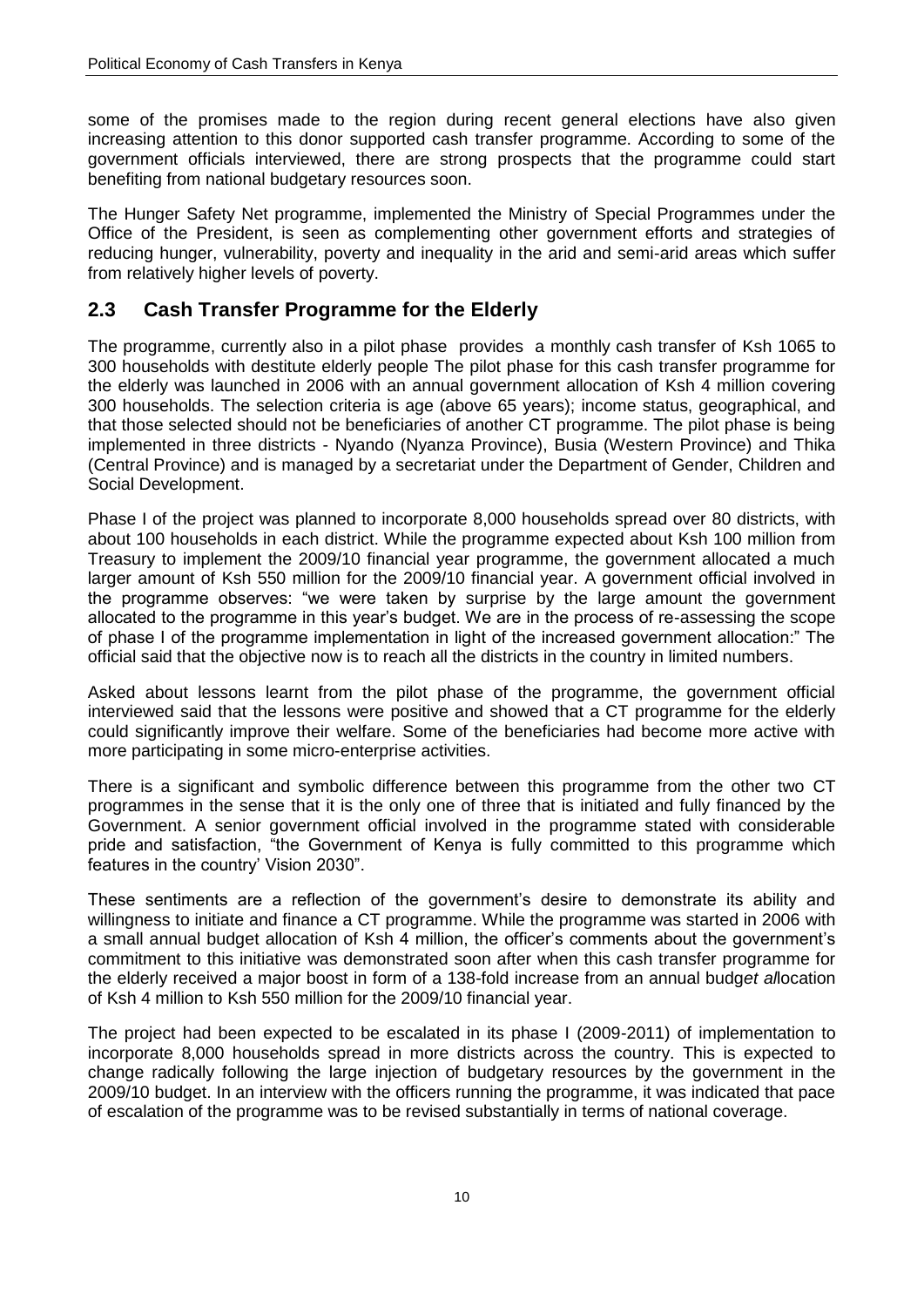## <span id="page-16-0"></span>**3. Affordability and Sustainability of the Kenyan CT Programme**

#### <span id="page-16-1"></span>**3.1 Affordability of the CT Programmes: Stakeholder Perspectives and Public Debate**

Government technocrats, development partners" representatives, politicians as well as researchers and private sector respondents interviewed for this study were all of the view that effective CT programmes were affordable at the current low level coverage. With CT programmes accounting for less than 1% of the budget at the moment. One politician argued: "It is a small price to pay for the most needy of this country. The country is able to shoulder such a burden and must be willing to do so." His statement summarises the feeling of most of those interviewed who regarded the hard-core poor as a special group of the population, unable to participate effectively in productive economic activities, and who therefore needed to be assisted by programmes that empower them, are flexible and bestow some degree of dignity to these people. The sentiments by the stakeholders that the CT programmes are affordable should be viewed in the proper perspective. It was clear from interviews with various stakeholders that none of them thought that the government was capable of mounting and financing a CT programme covering all the categories of the poor in the country immediately without exerting substantial budgetary strain on the national economy. What most of them were expressing was support for the introduction of the CT initiative for the category of the extremely poor in Kenya, at the current low levels of coverage, the country could afford to shoulder the financial burden. Most of those interviewed stressed that for the programme to be affordable and sustainable, its future escalation must be handled carefully, increasing gradually at the pace the economy was capable of supporting.

According to the draft National Social Protection Strategy, a tentative proposal to implement CT programmes that cover all the extremely poor categories at a monthly payment of Ksh 1000 per household at an estimated Ksh 12 billion annually (3.3% of the national budget) has been made. Most of the stakeholders regarded this as affordable especially in view of the government's recent record of financing much larger non-CT initiatives.

In their study on how CT programmes can cover about 300,000 OVC by 2010, Allen, K. *et al* conclude that this idea was feasible and affordable: "Reaching 300,000 children is estimated to cost in the region of US\$ 50 million, a figure which the steering committee for the programme feels is within reach through a combination of reallocations within the Kenyan budget and through international and domestic support…" (Allen, K. *et al*, 2007, p.14).

The Government is not at the moment considering CT programmes for those who are unemployed. Thus, the able-bodied working age poor and unemployed who are unable to find work are excluded from CT programmes, according to the current eligibility criteria. The main government strategy to deal with this group is largely anchored on a wide range of special programmes which have been deliberately designed and are being implemented to create incomes and employment opportunities for the youth and the rest of the population through non-CT programmes such as:

 $\bullet$ Youth Enterprise Fund: The main assumption in Kenya's CT programmes is that the programmes are closely linked with human capital development, where both CT and non-CT programmes help to improve education and health status of the targeted poor beneficiaries and consequently helping to break the inter-generational poverty observed at the household level and building the capital stock at the macro-level. (Republic of Kenya, 2009(b), p.6)

The **Youth Enterprise Fund** was launched in 2007, with an initial fund of Ksh 1 billion to provide credit facilities to young people below 35 years to start own micro-enterprises. By end of 2008, hundreds of such enterprises had been created in many districts across the country employing an average of two people per enterprise. The fund received a further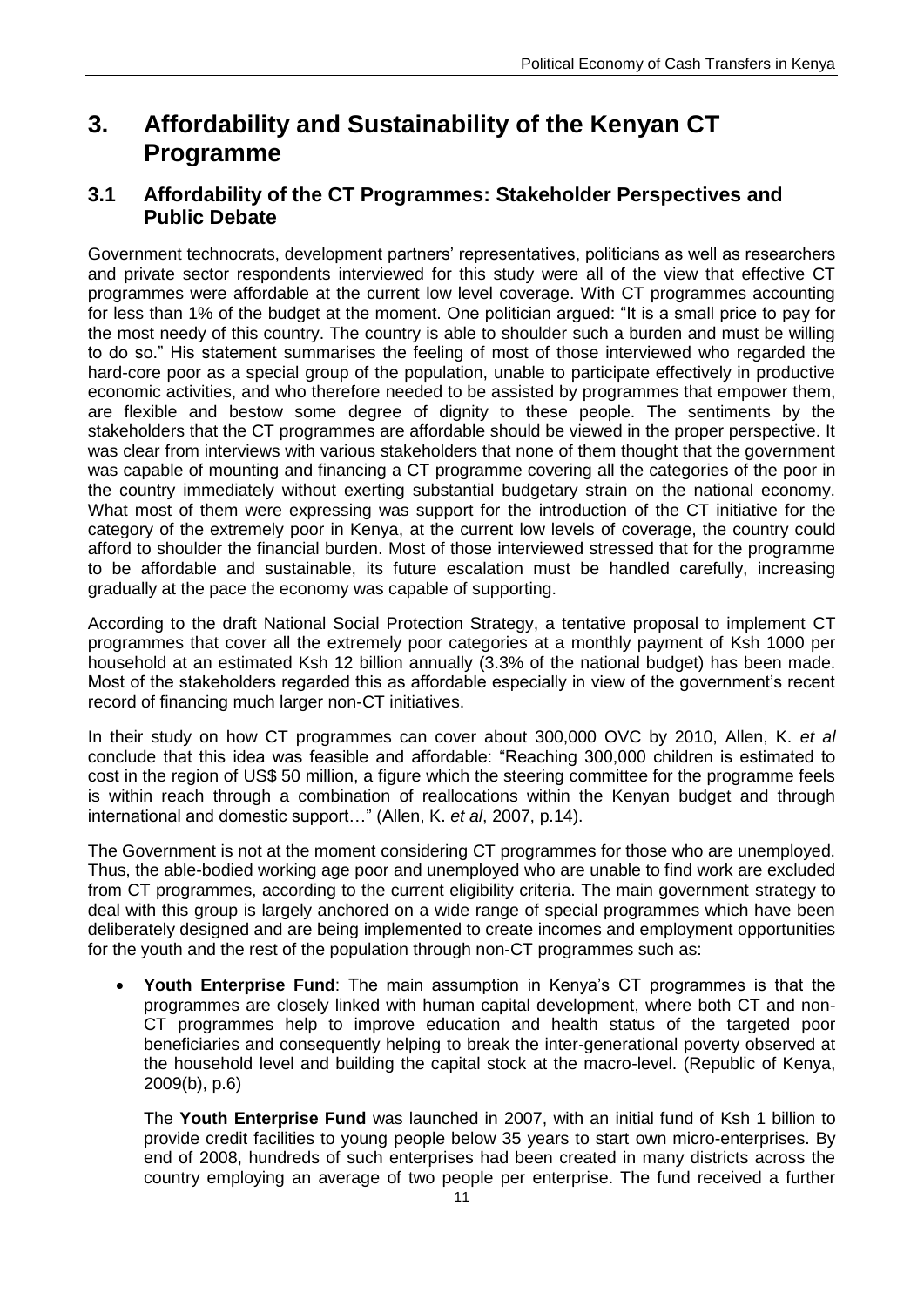Ksh 1 billion in the 2009/10 national budget read in June 2009 and is expected to raise the number of enterprises owned and run by young people.

- **Women Enterprise Fund:** Modelled in the same way as the Youth Enterprise Fund, the  $\bullet$ Women Enterprise Fund is aimed at creating a fund that would make available soft credit facilities to enable women start self-employment in micro-enterprises.
- **Kazi Kwa Vijana** (Employment for the Youth) programme  $\bullet$

This was launched in May, 2009 by the leaders of the Coalition Government, President Mwai Kibaki and Prime Minister Raila Odinga, with a relatively large allocation of Ksh 15 billion over a 3 year period. The programme attempts to engage the youth population in various national and community projects paying them daily wages of about Ksh 200 (about US\$ 2.5). The projects include tree planting for environmental conservation; water and irrigation; clean-up activities. The objective is to engage the youth in productive activities that add value partly as a way of avoiding dependency on cash payments for able-bodied people. The project is expected to create about 300,000 jobs during the period.

#### **Infrastructural and Construction Projects**:  $\bullet$

The government is also heavily supporting infrastructural projects especially in road construction and rehabilitation as well as building and construction which are expected to create significant employment opportunities especially for the unskilled youth population.

These, among other general economic activities, are expected to cater for the able bodied poor young people who are willing to work.

The majority of those interviewed were against extending CT programmes to able bodied unemployed youth, arguing that in addition to the concern regarding affordability, there were fears that free cash transfers could encourage dependency. It is through the same reasoning that the OVC beneficiaries of CT programmes are also removed from the OVC-CT upon attainment of 18 years of age.

A senior economist at the University of Nairobi pointed out that Kenya, with an annual total GDP of around US\$ 20 billion, is still a small economy given its large and rapidly increasing population. For the CT initiatives to remain affordable, the scaling up of the programmes must be done carefully taking into account the prevailing economic capacity follow clear targeting procedures to avoid incorporating free riders, and be implemented in a transparent, fair and equitable manner to avoid politicising the programmes whereby expansion would be based on publicity-based politics that may not adequately "take into account economic realities of the day".

The fact that the country had successfully implemented more ambitious and expensive non-CT social protection programmes, especially in the last six years, was frequently cited by a number of people interviewed as evidence of the country"s ability to afford well designed and controlled CT programmes. As already pointed out, these comments were made mostly in connection with the current small-scale CT initiatives in mind. While most of those interviewed recognised that the current CT programmes will need to be scaled up to reach a more significant number of the hardcore poor, they stressed that the process should be carried out carefully taking into account the country"s ability to finance various levels of expansion.

#### <span id="page-17-0"></span>**3.2 Donor Resources and Sustainability of CT Programmes**

Although vibrant public debate on Kenya's CT programme has been limited, the programme's sustainability has been an issue of concern in the limited debate that has taken place. A number of Government officials interviewed pointed out that once a CT programme is introduced, stopping it can be a highly sensitive and embarrassing issue socially and politically, which partly explains why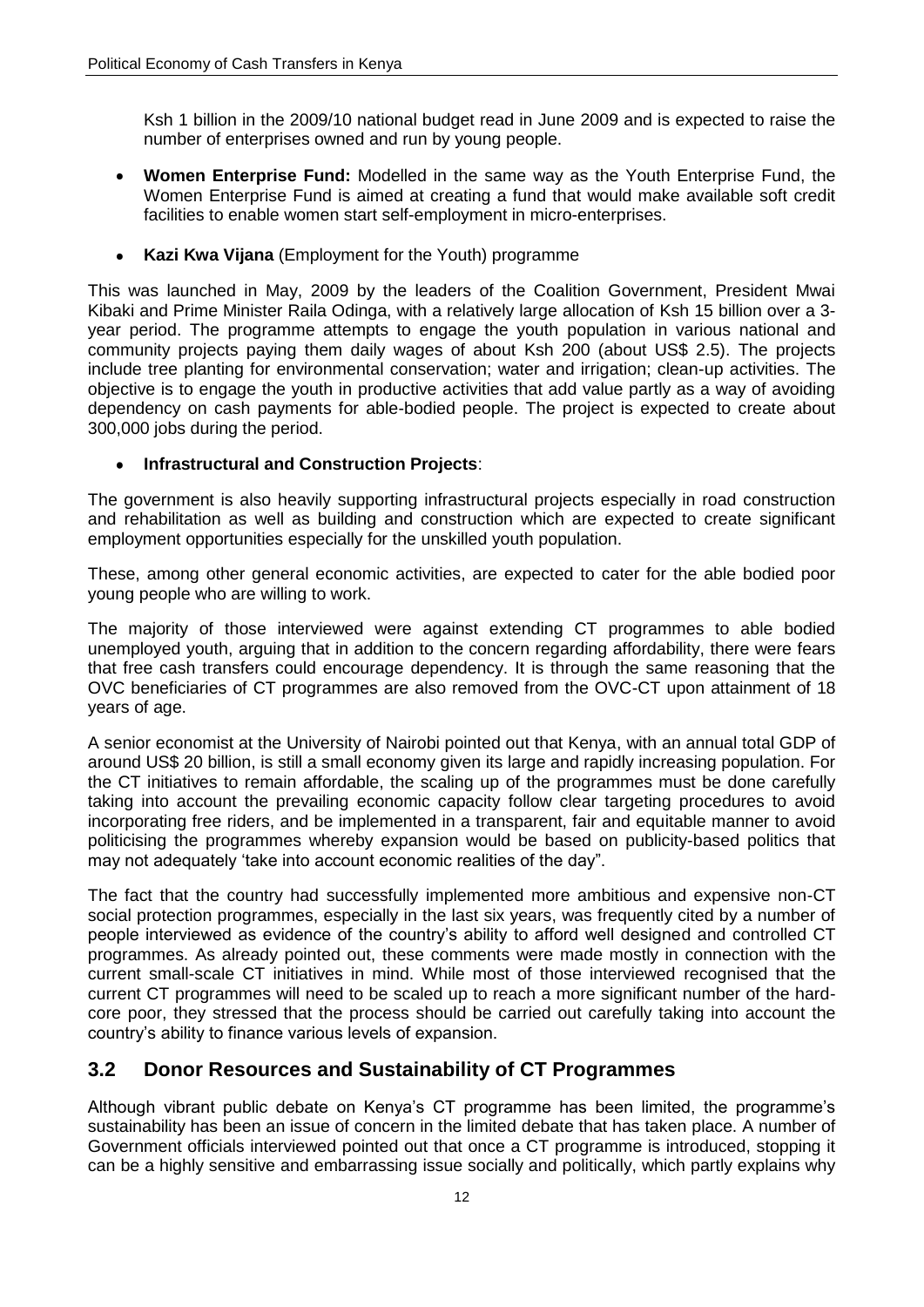the Government has adopted a rather cautious attitude towards the CT programmes especially during the initial stages. According to one senior government official, the concern was based on the fact that Development Partner contribution to the programme is usually for a specific period. This made it imperative for the government to ensure that it would be able to take over the financial responsibilities if and when donor funding expires.

There was also concern with the fact that in the past, development partners in Kenya had exhibited a tendency to push certain governance issues to the government by suspending their financing whenever there were major differences between the government and the development partners on governance issues. During one of the interviews, a senior government officer heavily involved in the CT programme administration said that, for instance, following the 2007 post-election violence in the early part of 2008 donors collectively declared that it was "no longer business as usual" as far as their relationship with Kenya was concerned and went ahead to suspend disbursement of donor funds in many projects within the country. The CT donor funds were subsequently delayed for about 3 months creating anxiety and inconvenience to recipients.

Another source of discomfort with dependence on donor funding for a politically sensitive programme like the CT programmes, was the reluctance of many donors in Kenya to channel their funds through the government system, with a large number of the donors preferring to utilise NGO and other non-government systems.

Thus the country"s experience with donor funding over the years had made the country adopt a cautious attitude in the CT programme given its social and political sensitivity. Indeed, in the last five years, the Government had ceased to factor in pledged donor funds in the budget unless such funds were already channelled to the Treasury

The general perception among those interviewed was that currently the CT programmes constituted a small proportion of less than 0.1% of the gross national product and the Kenyan economy could handle that level of burden for the hard-core poor of the country's population. There was considerable consensus among the Government officials, researchers and the private sector representatives interviewed that a government has a moral responsibility to shoulder the problems of its hard core poor with or without the contribution of the development partners. It was argued that so long as the CT programmes were strictly controlled and confined to the extremely poor members of society, the costs could be kept at a level that is affordable to the government with subsequent expansion undertaken gradually to take into account the economy's capacity to finance the extra burden.

#### <span id="page-18-0"></span>**3.3 Estimated Cost of Providing Social Protection through CT for a 3-year period**

Kenya"s Draft National Social Protection Strategy has estimated the overall cost of providing social protection through CT to targeted households, with monthly cash transfer fixed at Ksh 1,000 per household to be approximately Ksh 12 billion, roughly about 3.3% of total Government expenditure or 1% of the country"s Gross Domestic Product. (See Table 3).

The estimated number of all the OVC in extremely poor households is currently 594,200 countrywide. At a recommended monthly cash transfer of Ksh 1,000 per household, this category of the extremely poor would cost Ksh 7.1 billion annually (1.7% of the total Government expenditure or 0.5% of the country's GDP). The total estimated number of households with extremely poor Elderly persons was 258,046, which would require an annual allocation of Ksh 3.1 billion, equivalent to 0.7% of government expenditure or 0.2% of GDP. If all the four categories of extremely poor are taken into account, an estimated annual allocation of about Ksh 12 billion, equal to about 3.3% of the government expenditure or 0.82% of the country"s GDP, would be required to provide cash transfer to all the country"s hard-core or extremely poor Kenyans (Table 3).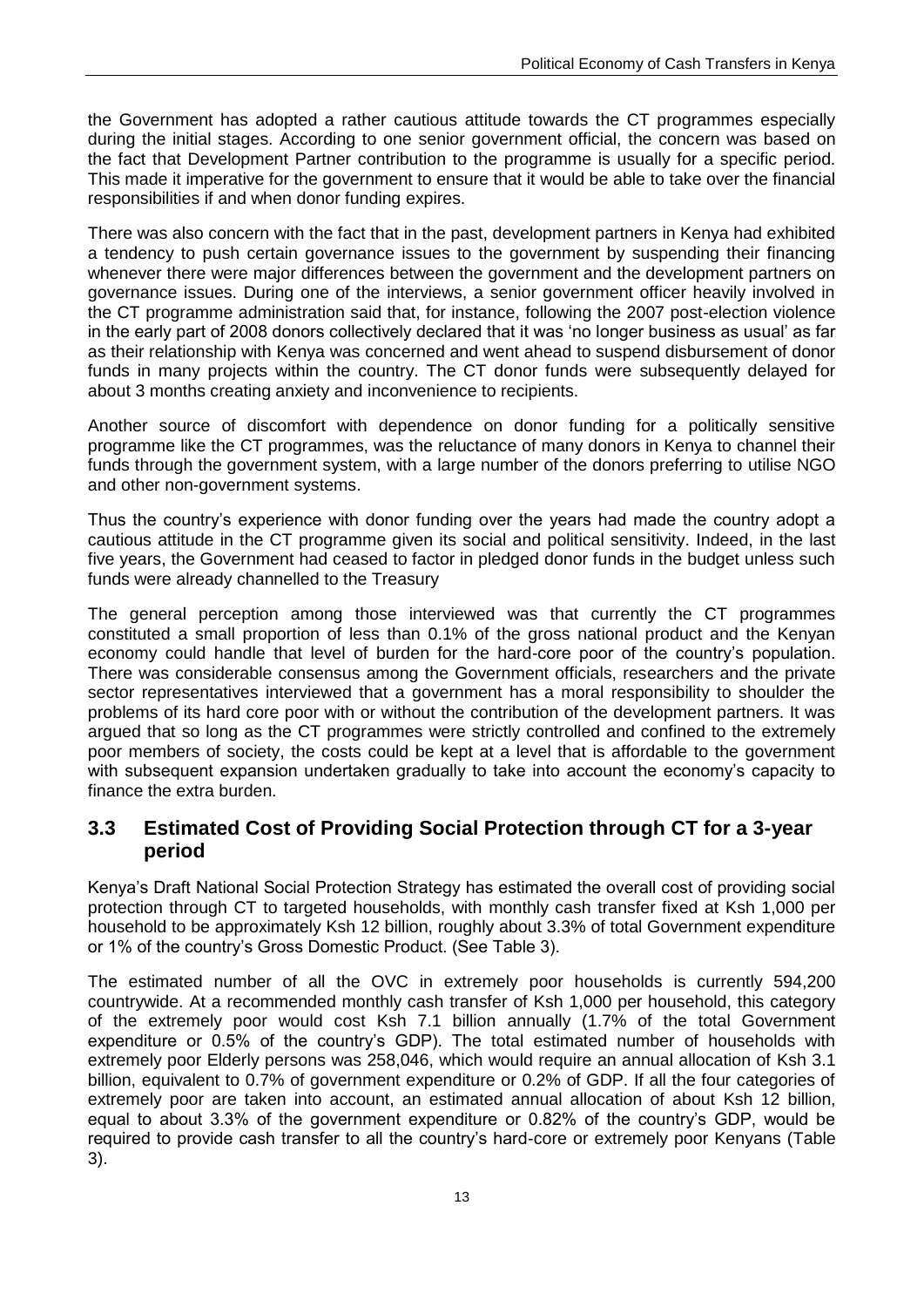<span id="page-19-1"></span>

| <b>Target groups</b>                 | No. of<br><b>Individuals</b> | No. of<br><b>Households</b> | <b>Poverty</b><br>head<br>count | <b>Poverty</b><br>gap | Annual<br><b>Allocation by</b><br>household | %<br>Govt<br>Exp | %<br><b>GDP</b> |
|--------------------------------------|------------------------------|-----------------------------|---------------------------------|-----------------------|---------------------------------------------|------------------|-----------------|
| <b>PWD</b>                           | 98,918                       | 93,580                      | 0.450                           | 0.157                 | 1,122,960,000                               | 0.3%             | 0.1%            |
| Orphans and<br>Vulnerable Children   | 594,200                      | 594,200                     | 0.455                           | 0.149                 | 7,130,400,000                               | 1.7%             | 0.5%            |
| HH with older<br>persons (65+ years) | 298,783                      | 258.046                     | 0.456                           | 0.155                 | 3,096,552,000                               | 0.7%             | 0.2%            |
| HH with PWD, OVC,<br>Old             | 19,608                       | 19.607                      | 0.456                           | 0.161                 | 235,284,000                                 | 0.6%             | 0.02%           |

**Table 3: Transfer of** *Kshs***. 1,000 per month to the extremely poor**

Source: Kenya National Social Protection Strategy 2009-2012

## <span id="page-19-0"></span>**4. CT and non CT Programmes: Government Preferences**

As indicated earlier, over the years the Kenyan Government has been involved in a wide range of non-cash social protection programmes, some of which take a large proportion of the national budget. This has contributed to the widely held perception that the Government prefers non-cash programmes and either ignored or had a lukewarm support for CT programmes.

This perception was however, disputed by many of the government officials and politicians interviewed. While they agreed that most of the social protection expenditures were on non-cash programmes, they attributed this to various historical factors, the nature and importance of the programme nationally, and limited information on the operations and impact of the relatively new CT programmes in the context of developing countries in Africa. As already indicated the Free Primary School Education programme, introduced by NARC government in early 2003 has been one of the most ambitious and relatively successful social protection programme.

The introduction of Free Primary Education raised the enrolment of primary school pupils in the first year of by a million from 6.1 million in 2002 to 7.2 million raising the cost of pre-primary and primary education almost three times from Ksh 3.7 million in 2002/03 to Ksh 10.5 billion in 2003/04 Financial year and Ksh 13 billion in 2006/07(Republic of Kenya, 2007, p.235). The FPE programme was followed by the Free Day Secondary Education school education (FDSE) introduced in 2007/2008 Financial Year to supplement the secondary school bursary programme, to assisting the poor and vulnerable groups meet the other expenses not catered for by the government such as boarding fees. (Republic of Kenya, 2007, p.94). These measures sharply raised the expenditure of the Ministry of Higher Education, Science and Technology from Ksh 1.8 billion in 2006/2007 to Ksh 22.7 billion in 2008/09 financial year (Republic of Kenya, 2009c). Thus, non-CT social protection expenditures related to education alone are more than is needed to finance all CT programmes for the four main categories of the extremely poor in the country as shown in Table 3.

It is also interesting to note that the government has been budgeting a significant and increasing amount of money on "Social Protection" as a line item in the Government accounts over and above the social protection expenditures related to education, health and others. (See Table 4). The amount of resources budgeted for this line item more than doubled from Ksh 10.1 billion to 26.8 billion between 2001/02 and 2006/07 raising it from 3.2% to 4.7% of total government expenditure. These increases in various social protection expenditure programmes in the 2009/10 budget are seen as another sign of the government's acceptance of CT and other social protection initiatives, thereby strengthening the programmes medium and long-term sustainability.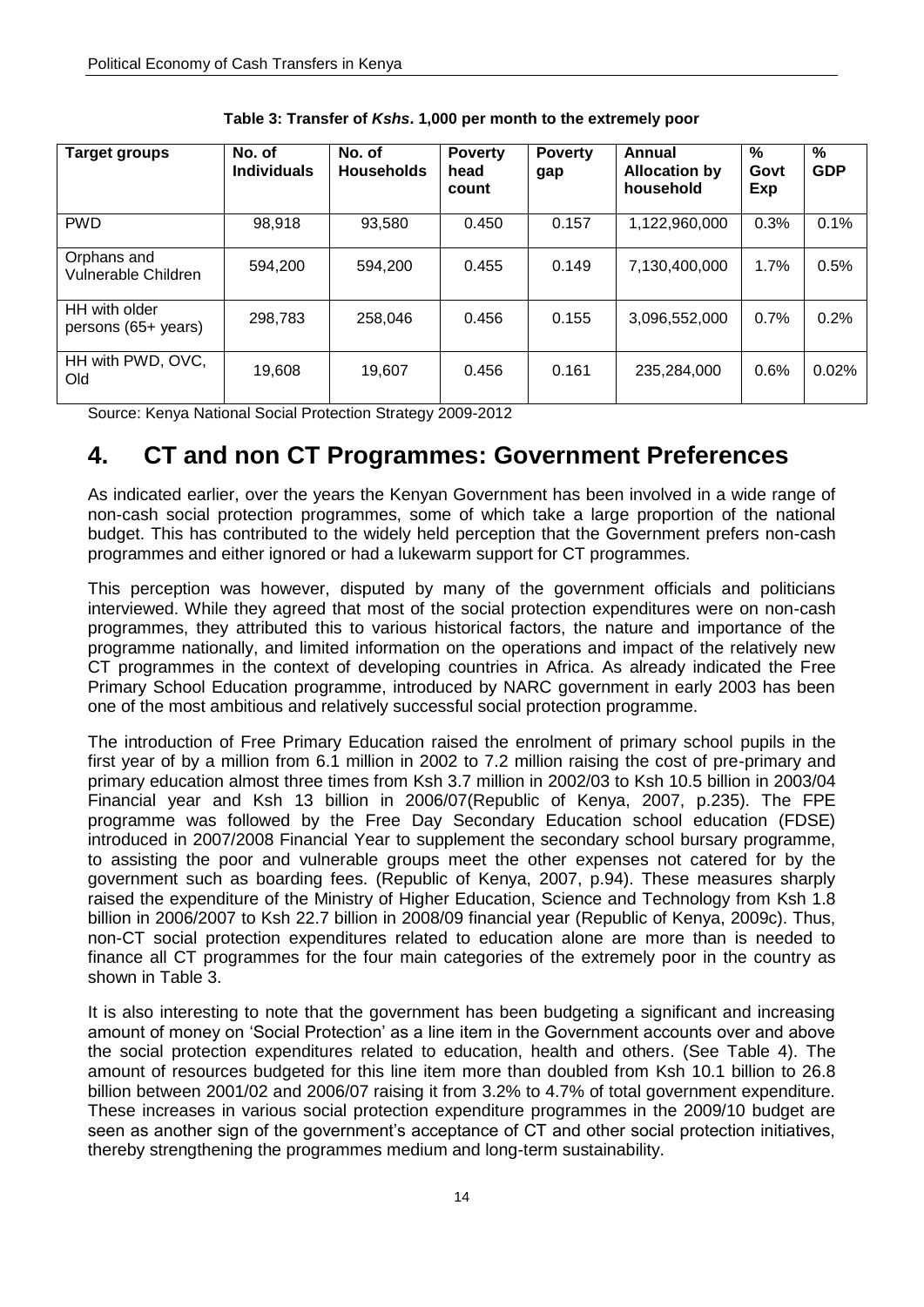With increasing pressure from members of parliament to devolve funds at the constituency in order to address grassroots problems of poverty, inequality and poor infrastructure, a large amount of government funds are now allocated at the constituency level including the Local Authority Transfer Fund (LATF), Constituency Roads Fund, the Constituency Development Fund (CDF). Total constituency funds have rapidly grown since they were introduced in 2003 to reach Ksh 101 billion in 2008/09. This is more than 14-fold the estimated Ksh 7.1 billion required to finance a CT programme for all 594,200 OVC per year at a cost of Ksh 1,000 per month per household.

While a number of donors have made contributions to these programmes, the bulk of resources for many of these non-cash social protection programmes are provided by the government through normal tax revenues.

Famine relief efforts to various parts of the country are estimated to cost the government between US\$ 40-65 million every year (Pearson, R *et al*, UNICEF p. 17). Many of these programmes have been sustained over a long period and are annually budgeted. The experience from these social protection schemes was used to justify the widespread confidence that a CT programme covering the extremely poor groups in Kenya is feasible, even without donor support. Indeed, donor representatives interviewed also held the view that their role was mainly to act as a catalyst to national efforts and help in technical and conceptual issues.

<span id="page-20-0"></span>

| Table 4: Trends in Central Government Expenditures on Selected Social Protection Items 2001/02- |  |
|-------------------------------------------------------------------------------------------------|--|
| 2008/09                                                                                         |  |

| <b>Financial Year</b> | <b>Primary</b><br><b>Education</b><br><b>Ksh billion</b> | % of Total<br><b>Expenditure</b> | <b>Social</b><br><b>Protection</b><br><b>Ksh billion</b> | % of Total<br><b>Expenditure</b> | <b>Total</b><br><b>Expenditure</b><br><b>Ksh billion</b> |
|-----------------------|----------------------------------------------------------|----------------------------------|----------------------------------------------------------|----------------------------------|----------------------------------------------------------|
| 2001/02               | 6.3                                                      | 2.0                              | 10.1                                                     | 3.2                              | 311.1                                                    |
| 2002/03               | 3.7                                                      | 1.2                              | 9.8                                                      | 3.2                              | 310.8                                                    |
| 2003/04               | 10.5                                                     | 2.8                              | 12.0                                                     | 3.2                              | 376.3                                                    |
| 2004/05               | 9.4                                                      | 2.5                              | 14.3                                                     | 3.8                              | 379.8                                                    |
| 2005/06               | 9.3                                                      | 2.4                              | 23.4                                                     | 6.0                              | 392.3                                                    |
| 2006/07               | 12.9                                                     | 2.3                              | 26.8                                                     | 4.7                              | 565.9                                                    |
| 2007/08               |                                                          |                                  |                                                          |                                  |                                                          |

Source: Republic of Kenya, Statistical Abstracts, 2007, pp. 235-6

Thus the successful initiation and implementation of the Free Education programmes in the last six years, among other equally large social protection programmes is taken as evidence that there is no reason why the smaller CT programmes cannot be sustained.

Another pointer to the government"s commitment to social protection programmes and thus to the sustainability of the CT programme is the government's participation and adoption of the African wide philosophical and strategic positions on social protection mechanisms.

The government had made considerable progress towards implementation of the pronouncements commitments and policy agenda emanating from the 2006 Livingstone "Call to Action" on Social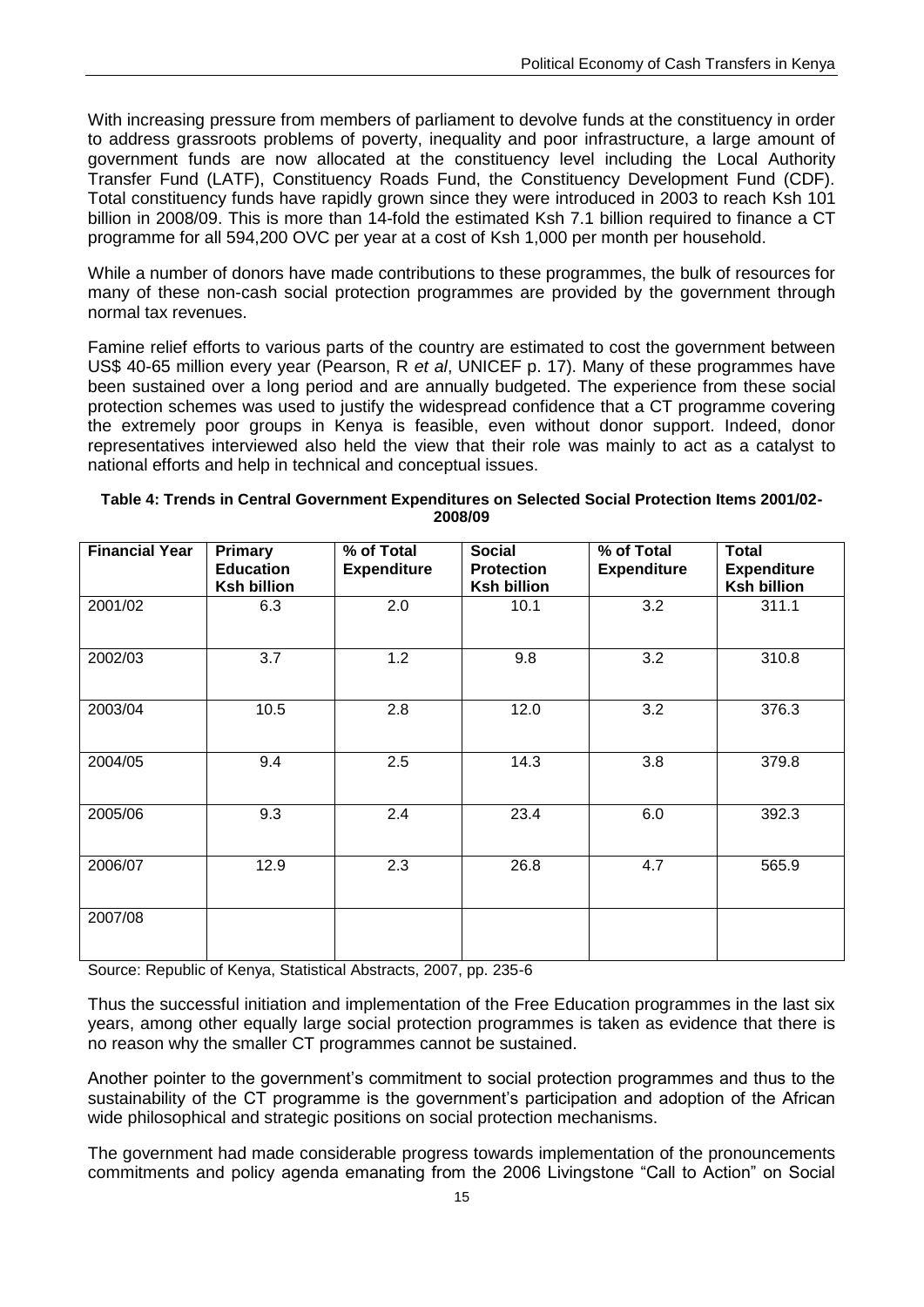Protection and the 2008 All Conference of Ministers of Social Development, (Livingstone Two). A number of government and Development Partners interviewed viewed the Government"s implementation of these and a number of other African Declarations as fairly good, with the country having taken a number of measures in line with the identified Actions of the Livingstone [see AU,2006] including:

- $\bullet$  . Government"s increased cooperation and sharing of information and experiences with other African countries
- Initiation of key non-social social protection programmes especially in the educational and  $\bullet$ health sectors.
- Start of programmes for OVC and CT pilot programme for the Elderly (over 65 years) and  $\bullet$ the Hunger Safety Net programme targeting the chronically food deficient areas of (arid and semi-arid areas);
- Steps taken to establish costed social protection programmes as well to develop long-term  $\bullet$ funding for such programmes incorporated in national budgets, development plans and Kenya Vision 2030
- Regular and active government participation in various African Union Conferences on Social protection.
- Annex I, based on the country"s First Medium Term Plan 2009-2012 provides strong  $\bullet$ indication that the country has taken the first steps to identify, cost and integrate national social protection programmes in the national annual budgets, medium-term and long-term plans and strategies such as Kenya"s Vision 2030. These measures have been taken in the last two years as part of the effort to fine-tune the Kenya Vision 2030 document and harmonise and incorporate views of the country"s main political parties, Party of National Unity (PNU), Orange Democratic Party (ODM) and the ODM-Kenya, following the formation of the country"s first Coalition Government. The preparation of the draft Social Protection Strategy, 2009-2012 has forced the government, political parties, NGOs and development partners to take on board medium and long-term issues and strategies and to move the country"s social protection to a higher level.

Indeed, some key flagship projects for the period 2008-2012 relating to the Social Pillar of Vision 2030 have been identified touching on the youth and vulnerable groups, including:

- Establishment of a Consolidated Social Protection Fund, implementation of the Disability Fund which will give financial assistance to PWD
- Enhancing the Hunger Safety Nets Programme Enhancing the Hunger Safety Nets Programme
- Raising the allocations to secondary and tertiary level bursary programmes for poor  $\bullet$ students
- $\bullet$ Creation of Youth Empowerment Centres in all the constituencies among others (Republic of Kenya, 2008; p 121-123).

The identification and incorporation of these flagship projects in the First Medium Term Plan (2008- 2012) of the Kenya Vision 2030, was regarded by most of the stakeholders as a clear indication of government and political ownership of these National Social Protection programmes.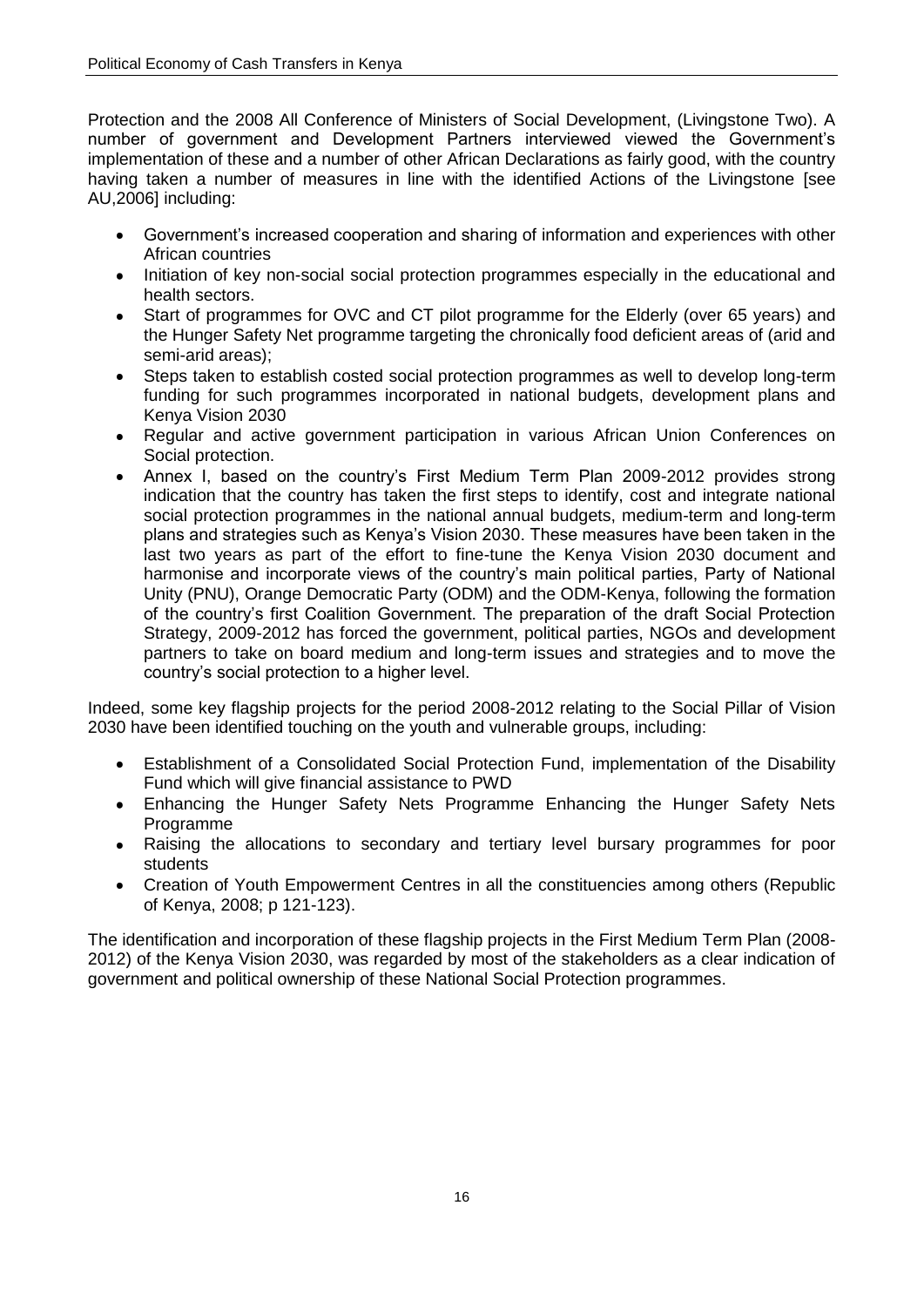# <span id="page-22-0"></span>**5. Financing Plans**

Interviews with government officials from Ministries of Finance, Planning, Gender, Children and Social Development, and the Office of the President indicate that Kenya"s plans for the anticipated expansion of the CT programmes will be based largely on budgeted resources supported by external financing from development partners willing to participate in various aspects of the CT programmes. In the 2009/2010 budget, the Government has taken steps to specifically budget for CT programmes, indicating that the programmes will henceforth have components that are clearly budgeted. Development partner"s resources which are committed for the programmes will also be budgeted accordingly. By negotiating a US\$ 50 million credit facility with the World Bank for Kenya"s OVC-CT programme, the government has further demonstrated the seriousness with which it is taking the CT financing plans, including borrowing externally for this purpose. The Government"s CT expansion plans are thus increasingly based on the usual budgetary allocation using revenue raised through various government revenue sources, supplemented by grants and loans, financing from international institutions.

Official attitude towards expansion of OVC-CT programme is cautious, and a reflection of the desire by the Government, through the Ministry of Finance, to avoid creating chronic fiscal deficits in the country"s financial system. Government and donor officials questioned about the borrowing of US\$ 50 million for the OVC-CT programme underplayed the risk of creating serious fiscal deficit in the country, arguing that it is a facility with low interest rates and attractive and soft long-term repayment terms which were unlikely to have a significant impact on the size of fiscal deficit. Kenya"s dependence on donor funding in the overall national budget is still less than 6% although the figure is highly significant around 56%, in the case of Development Budget. From those interviewed, it was clear however, that the expansion of the OVC and other CT programmes should rely more on budgeted national resources and less on external loan funds.

Thus the World Bank credit is largely seen as a specific occasional facility and not an indication of a strategic shift from a grant to loan financing for the OVC programmes. One of the Government officials interviewed pointed out that "while the Government will not peg expansion of CT and other social protection programmes on donor grants or loans, the Government will continue to work with development partners who are willing to supplement Government efforts". The overall reduction of donor dependence was, however expected to be advanced through the on-going deliberate policy to finance the bulk of the CT and other social protection programmes through annual budgetary allocations.

Whether the planned expansion of CT programmes in the country will be linked to increased taxation, most of the government officials, donor representatives, and politicians felt that this would be politically risky and could easily jeopardise the programmes by raising public opposition to it. They argued that due to this sensitivity, CT expansion cannot be directly associated with increased taxation due to the danger of making it unpopular to Kenyan taxpayers who have already been complaining of being over taxed.

It is noteworthy that in the 2009/2010 budget, CT programmes received substantially increased allocations in a year when the Minister for Finance did not introduce any tax increases in the budget in view of the prevailing adverse domestic and external economic conditions facing the country. The prevailing economic conditions, coupled with a fairly charged political environment, well publicised public sentiments in the media against increased tax burden and increasing focus by political parties partly to gain public support for 2012 elections, did not create a conducive environment for tax increases.

While the Government is expected to continue to encourage increased external collaboration in the financing plans of the CT programmes, government officers interviewed said that the government would discourage and resist CT expansion which cannot be domestically maintained in the absence of donor financial support. The government is thus expected to continue operating on the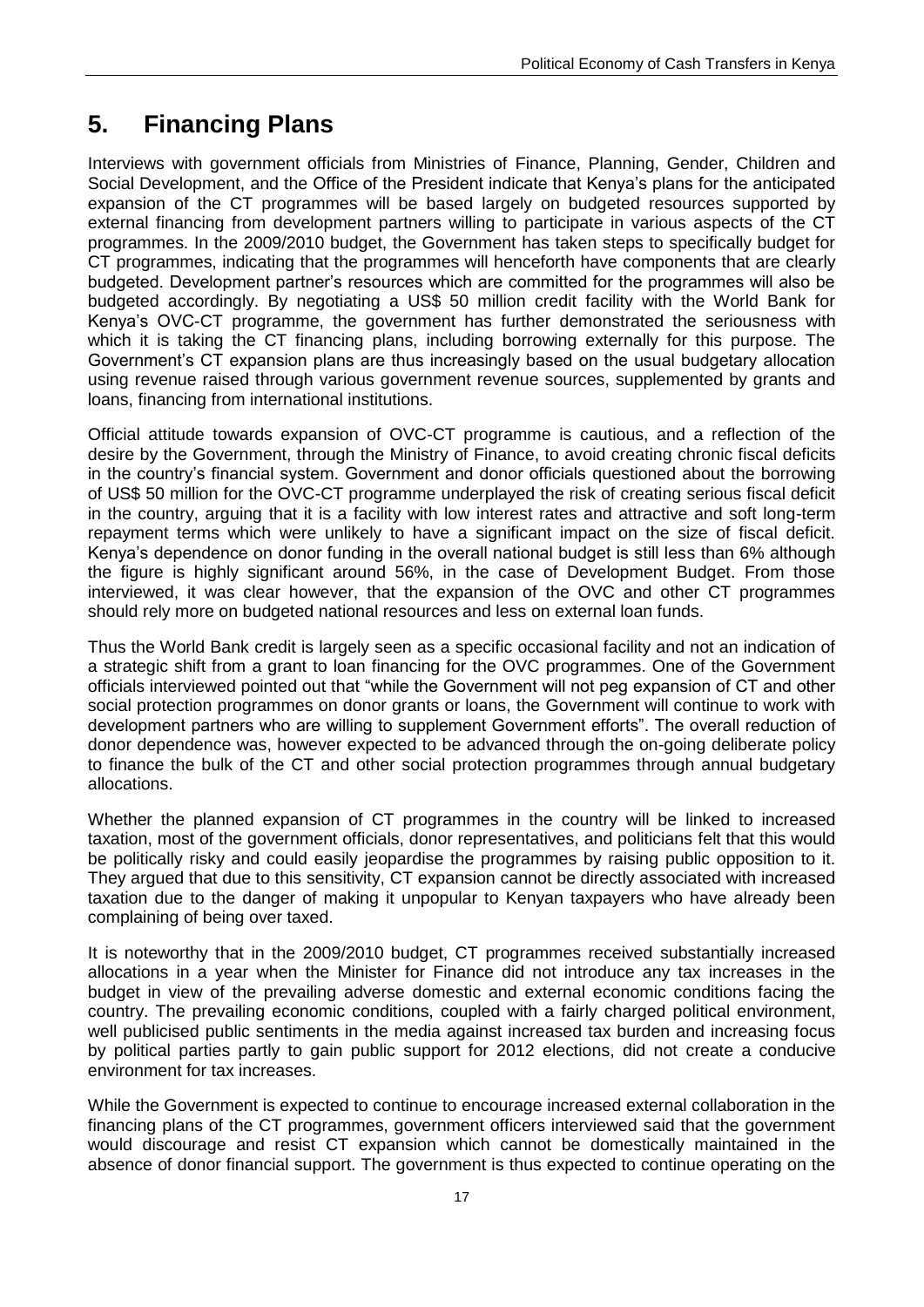principle that it is imprudent to peg the programmes on donor support. As already indicated, the Government contribution to the OVC-CT programme has increased from a mere token figure of US\$ 0.5 million in 2004 when the programme was launched, to US\$ 9million in 2 009, contributing, about 50% of the current more expanded OVC-CT programmes

#### <span id="page-23-0"></span>**5.1 Poor Economic Conditions and Sustainability of the CT Programmes**

As highlighted already in this report, the Kenyan economy has experienced a major economic crisis since January 2008, following the unprecedented post-election violence that erupted in various parts of the country after the disputed results of the 2007 general elections.

The violence had major adverse effects on the whole economy and specifically on some of the key sectors of the economy including agriculture, tourism, manufacturing and transport. The flow of foreign investments and remittances from Kenyans (who have become major source of the country"s foreign exchange earnings in the last few years) was also adversely affected in the Diaspora These adverse occurrences took place as the global economy was experiencing its worst economic depression since The Great Depression of the 1930's. Kenya's economy had enjoyed dramatic recovery from a very low economic growth rate of only 0.5% in 2002 to a high rate of 7.1% in 2007 but, experienced a major reversal pushing down the growth rate to 1.7% at the end of 2008 as a result of the above domestic and external forces (Republic of Kenya, 2009c)

However, in spite of this reversal in the country"s economic fortunes, the government significantly increased its funding of the CT programmes and did not revise downwards its expansion plans for the coming years. This is seen as an indication of the extent to which the country"s political establishment is committed to make CT programming part and parcel of government budgeting programmes for Social Protection.

Thus in spite of the economic and political crisis that have engulfed the country since early 2008, there has been no reduction in the state funding for social protection programme, both CT and non-CT. Indeed, the CT programmes received major budgetary allocation in the budget read by the new Minister of Finance on June 11 2009. The CT programme for the Elderly saw its allocation rise by almost 138-fold from Ksh 4 million in 2008/09 to Ksh 550 million in 2009/10, while the OVC-CT programme had its government budgetary allocation rise to US\$ 9 million for the 2009/10 financial year. The main non-CT programmes like free education, subsidised health and Constituency Development Fund also received increased budgetary allocation for the 2009/10 financial year. Thus, instead of a slow-down in national funding, there was an upsurge in national budgetary allocation as well as the pace of rollout of the programmes, partly reflecting the government"s realisation of the deep social and political tensions and potential adverse effects on the future of the nation if the underlying social problems remain unaddressed.

There was however, considerable public debate following the reading of the budget, regarding inherent dangers of potential fiscal deficits and inflationary tendencies resulting from expansionary measures taken without tax increases. The Minister for Finance reacted to the debate by arguing that the deficit would be addressed through reduction in wasteful or unnecessary expenditure such as huge transport expenditure bills incurred by Government Ministers and other senior officials, in addition to promoting prudent borrowing from the domestic financial institutions. This was possible due to the current low level of CT coverage at less than 0.5% of the national budget and continued support from key donors. An official from one international organisation heavily involved in the Kenyan CT programme said that "external funding has increased with commitments of more than US\$ 150 million over the next 10 years mainly from UNICEF, DFID, SIDA and World Bank. Government officials and donor representatives are generally agreed that technical and financial support for social protection programmes have been and will continue to be important for some years to come before the government machinery for implementing CT programmes is firmly established.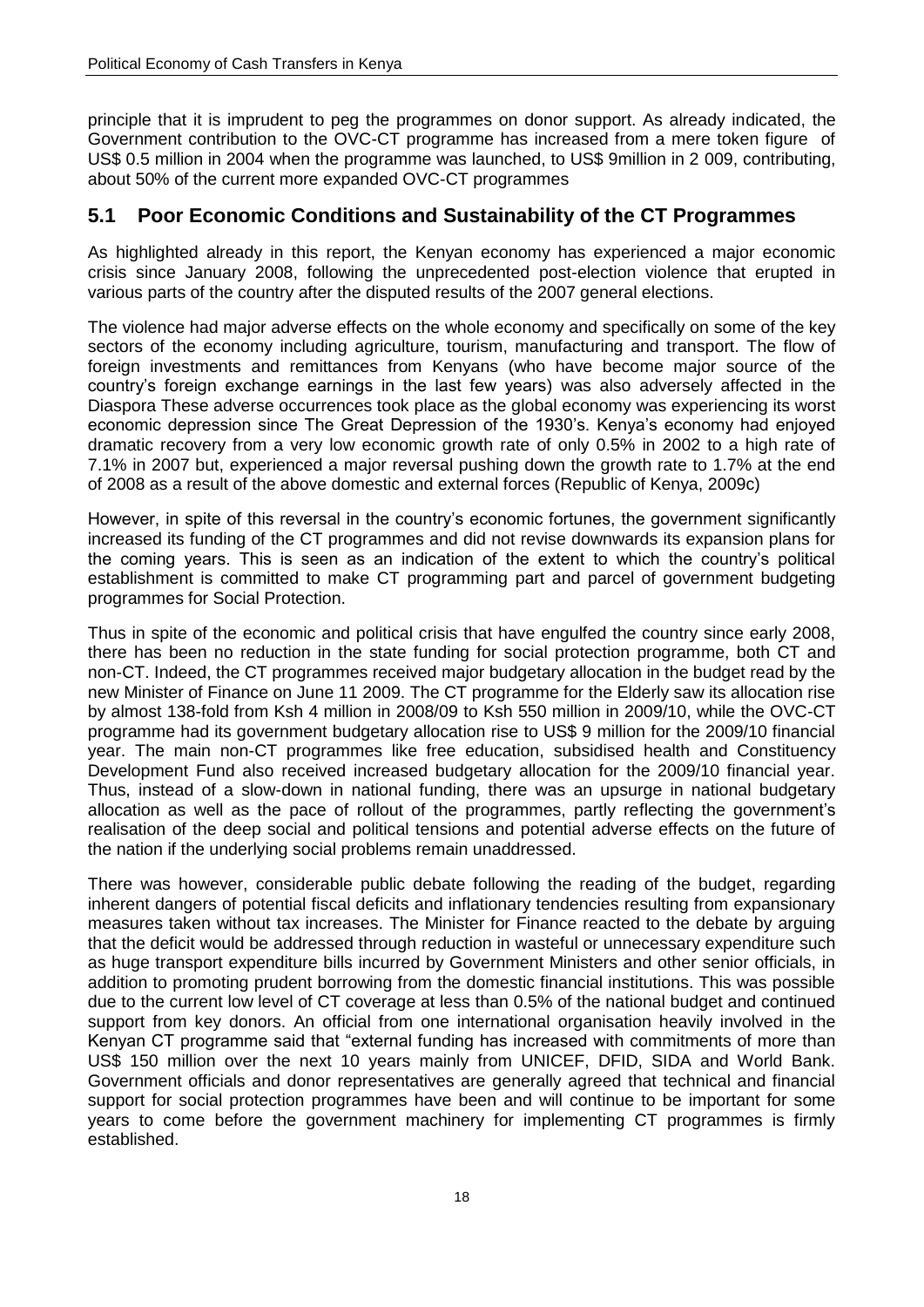## <span id="page-24-0"></span>**5.2 CT Programmes: Government or Donor Driven?**

There has been a perception in some circles that CT programmes were largely donor driven and that the Government tended to prefer non-CT social protection alternatives.

However, both donor and government representatives interviewed denied that CT programmes in Kenya are mainly donor driven.

While acknowledging the significant role played by some key donors in the evolution of Kenya"s CT Programmes (notably UNICEF, World Bank and DFID), government and development partners representatives emphasised that the programmes have been largely home-grown, starting with the interest and initiatives taken by former Vice President Hon. Moody Awori, whose concern with the orphans and vulnerable children led him to seek the intervention of UNICEF. From this initial request, the government with technical and financial assistance from UNICEF and later DFID and The World Bank, has seen the current OVC-CT programme significantly expanded, with the addition of other CT programmes (for the Elderly population and the Hunger Safety Net programmes). In addition, the broader non-CT social protection programmes have also grown beyond what was remotely thought possible ten years ago, especially the Free Primary Education and Free Day Secondary Education programmes which are now firmly institutionalised in the country"s budgetary system.

Thus while donor advocacy, technical support and funding have played an important part in the growth of the country"s CT programmes their sustainability are strongly dependent on the fact that it is being rapidly institutionalised in the national philosophy, policy and budgetary systems.

In the draft National Social Protection Strategy, 2009-2012, [Republic of Kenya, 2009b] the government acknowledges the need to take the required measures to ensure that CT and other social protection programmes are sustainable "The key challenge for the government is to ensure that there are sustainable financing mechanisms for the long-term delivery of social protection in the country,"(op. cit p. vii) pointing out that it was "critical to concretely identify available sources of finances to meet the costs associated with delivering this strategy." The strategy has identified government tax revenue as the most important source, arguing that: "Allocating a percentage of the national budget through the Medium Term Expenditure Framework (MTEF) would ensure that social protection enjoys a predictable and long-term budgetary commitment as do other sectors" (Republic of Kenya, 2009b, p.vi).

The draft strategy paper ties the future expansion of social protection to the country"s economic performance "the amount of tax revenue available for social protection will depend largely on the rate of economic growth" (Republic of Kenya, 2009.p.vii). Tax revenues are, however, expected to be supplemented by revenues raised from the private sector, development partners and other sources as already pointed out.

This desire to institutionalise the CT and other social protection programmes within the national budgetary system was broadly shared by politicians, senior civil servants, development partner institutions and heads of research and economic institutions interviewed. One of the members of parliament interviewed revealed that he was already in the process of drafting a bill in parliament to create a legal framework for financing and implementing social protection programmes in the country. A senior researcher from one of the country"s policy and research institutions argued that, "institutionalisation of the social protection financing within the national budgetary system is the key to ensuring a sustainable social protection mechanism in the country."

His argument was based on the rationale that institutionalisation of the social protection mechanism would enable adequate budgetary provisions, and that it would promote greater national ownership of the programme so that its sustainability is not dependent on who or what political party is in power. Indeed the Member of Parliament, who was in the process of drafting a bill to this effect, gave a similar reason for the proposed bill.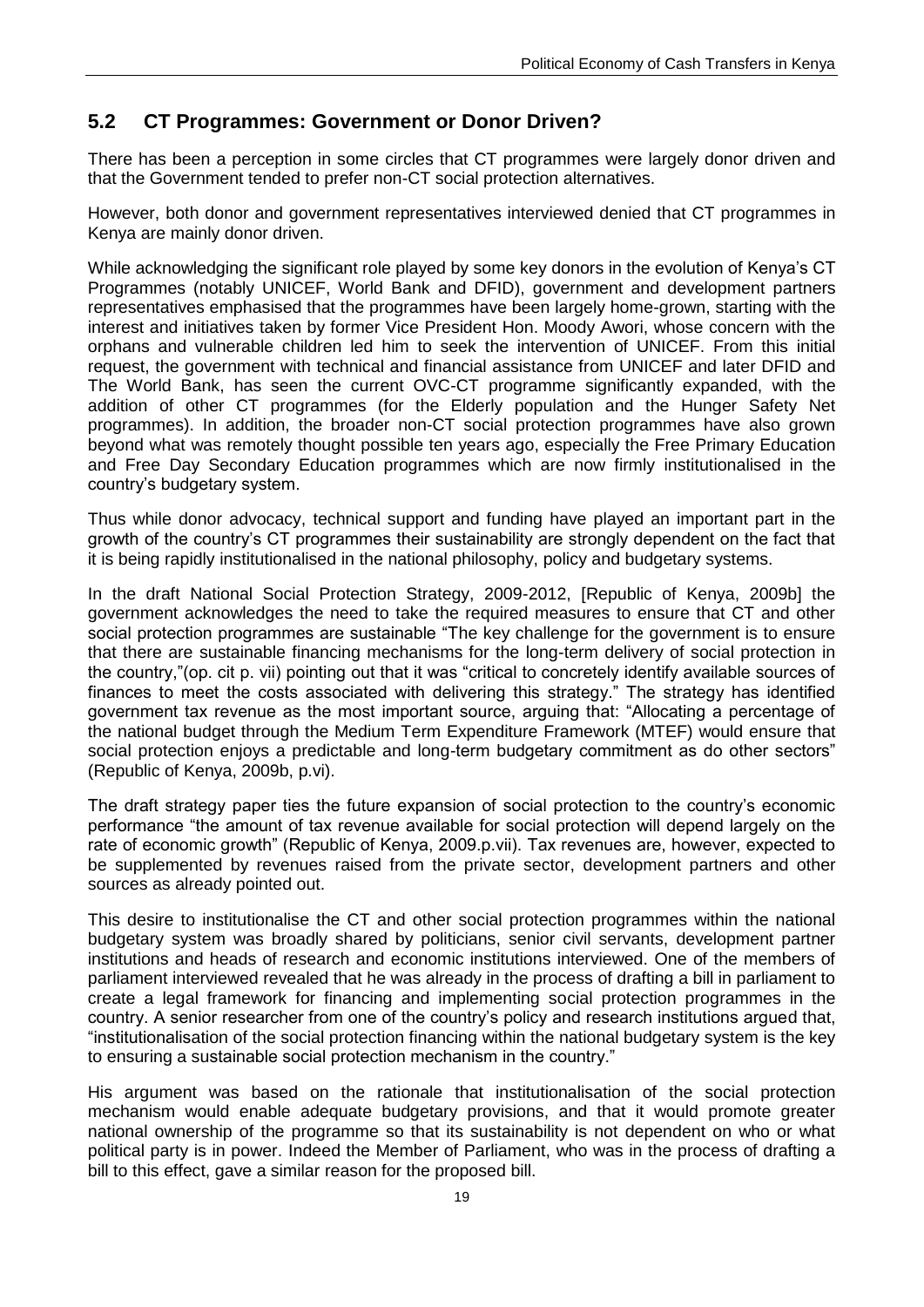It is also assumed that with institutionalisation of social protection programme, the scale of the program would rapidly increase to cover more of the eligible beneficiaries, as has been the case with Free Primary Education, Free Day Secondary Education, subsidised health, CDF funds etc. This expectation is to some extent validated by the scaling up of the CT programme for Elderly from a small pilot group of 300 households to incorporate the whole country.

As already pointed out Social Protection programmes are regarded as part of a wide range of measures that the government is utilising to address special problems or different, groups or situations. But CT programmes are currently relatively small compared to non-CT social protection programmes and broader sectoral expenditures on infrastructure development, agriculture, education, health, defence, etc

Information from interviews indicates that for the CT programme to be sustainable, in the medium and long-terms, a number of issues are crucial. It was pointed out repeatedly that while the development partners" role was important in both provision of technical assistance and funding, the expansion of the programme should be carefully and deliberately designed to take into account the government"s ability to take over if and when a donor"s financing period is over and/or in case the donor pulls out of the programme unexpectedly. It was also important for development partners entering a programme to sign an undertaking that they would participate without disruption for the period agreed upon.

It was further argued that for the programme to remain sustainable, its scope and coverage must be based on the ability of the national economy. The selection criteria of the beneficiary households must be well designed and utilised to minimise infiltration into the programme by noneligible people which would raise the financial burden of running the programme.

Finally, it is necessary to have a clear exit strategy especially for the OVC to reduce dependence and burden of the programmes.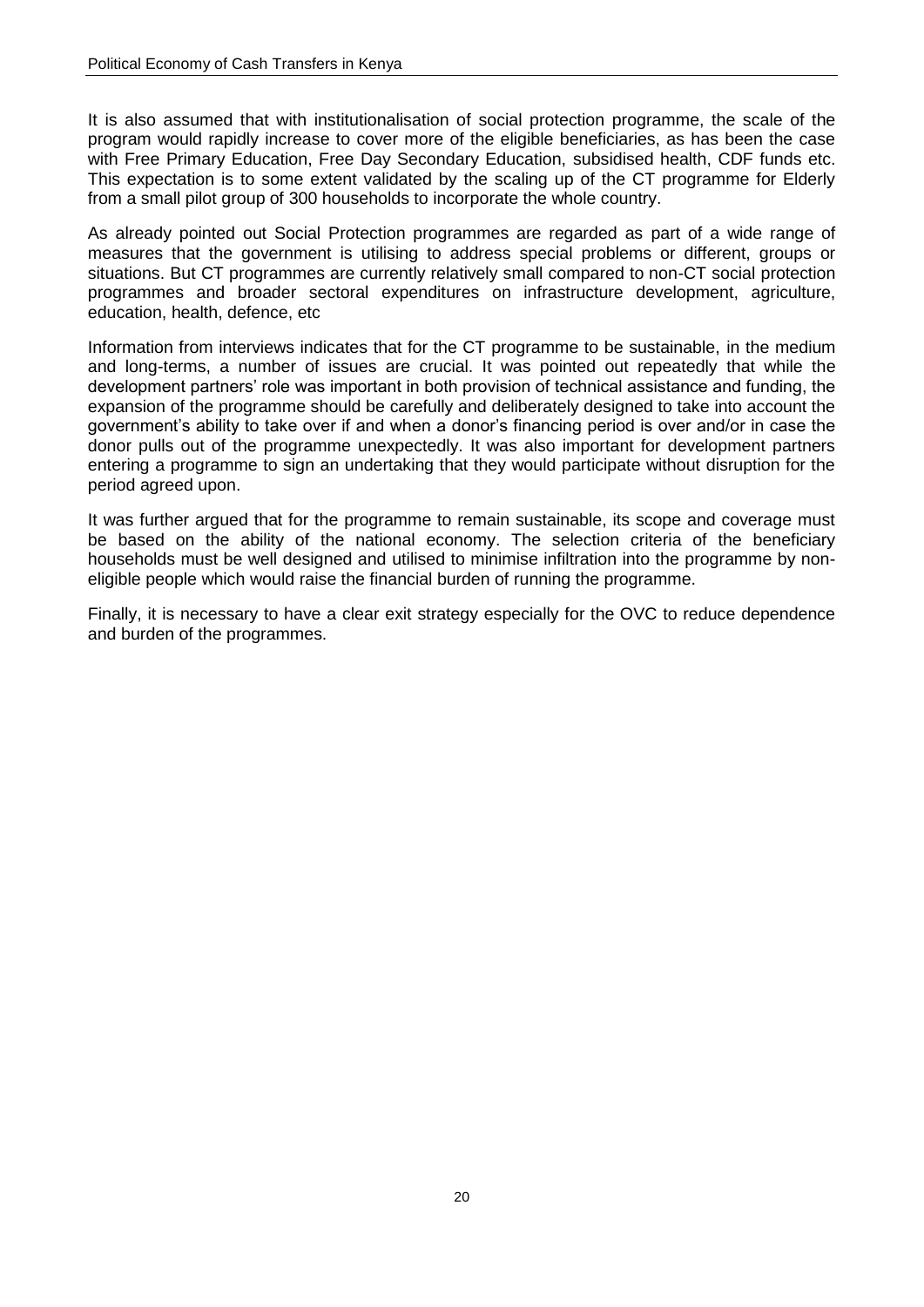## <span id="page-26-0"></span>**6. Public Debate and CT Programmes in Kenya: Acceptability and Political Economy**

## <span id="page-26-1"></span>**6.1 CT and Dependency Problem**

There has not been much national debate regarding the dependency issue arising from the implementation of the CT programme in the country. Virtually all those interviewed said that there had been only limited national debate either on CTs as a programme, or dependency problems often associated with such programmes. A number of explanations were given to explain this lack of a vibrant national debate on the issue either among politicians, research and academic institutions as well as the public through the country's mass media.

First, the three CT programmes Kenya are relatively new, having started between 2004 and 2006. Their pilot phases involved only a limited number of households and districts out of the country"s now over 200 districts. Second, according to one senior government official who has been closely associated with the country"s CT programmes, there was a deliberate policy to adopt a low political and public profile at the initial stages of the programme. "Too much exposure of the programme at the inception phase could have jeopardised the programme, especially given the country"s often polarised and ethicised politics," he explained. It was thus thought safer to keep the CT programme out of the public and political limelight until it was fully designed and ready for a large scale implementation nationally. Third, the programme did not have a well developed publicity and communications policy. Fourth, the CT programmes have not yet attracted significant academic and policy researcher"s attention except for a few institutions like KIPPRA, with research programme on social sector issues in the country.

With the scaling up of the programme in 2009, the government and development partners are in the process of developing a publicity and communications strategy which is expected to raise the level of debate on CT programmes and related issues significantly.

However, in spite of limited public debate on the CT programmes the majority of the people interviewed were aware of potential dangers with regard to development of a dependency syndrome among beneficiaries of a CT programme. Some of the senior government officials said that Ministry of Finance and Planning ministries were initially not strongly supportive of CT programmes citing potential dependency problems as the main reason behind their lukewarm support. This attitude was said to have changed to strong support for the CT programmes, especially after a number of officials from key relevant ministries were exposed, through educational tours, to other parts of the world where the programmes are well established such as in Latin America and Asia. One of the interviewees observed: "Kenya"s Prime Minister has become one of those championing CT and social protection programmes after he saw their impact in India."

The majority of those interviewed, however, argued that the probability of development of dependency among the recipients was low due to a number of factors.

Firstly, the amounts given to the beneficiary households in the existing OVC, Elderly Persons and Hunger Safety Net CT programmes were so low (between Ksh 1,000 and Ksh 1,500 per household) that only a very small number of recipients would prefer to depend on the monthly cash given, if there were options of earning a regular income on their own. However, in the case of the Elderly, it was assumed that since they are not on pension and did not possess investments or other forms of support, majority were too old to work and will most probably remain on the CT programme for the rest of their lives.

Secondly, in the case of OVCs, the current policy is that the beneficiaries would cease to receive monthly cash transfer after attaining the age of 18 years. It was assumed that by the time the OVC have attained that age, many of them could be in a position to engage in gainful employment, probably offering higher remuneration compared with the monthly cash available in the CT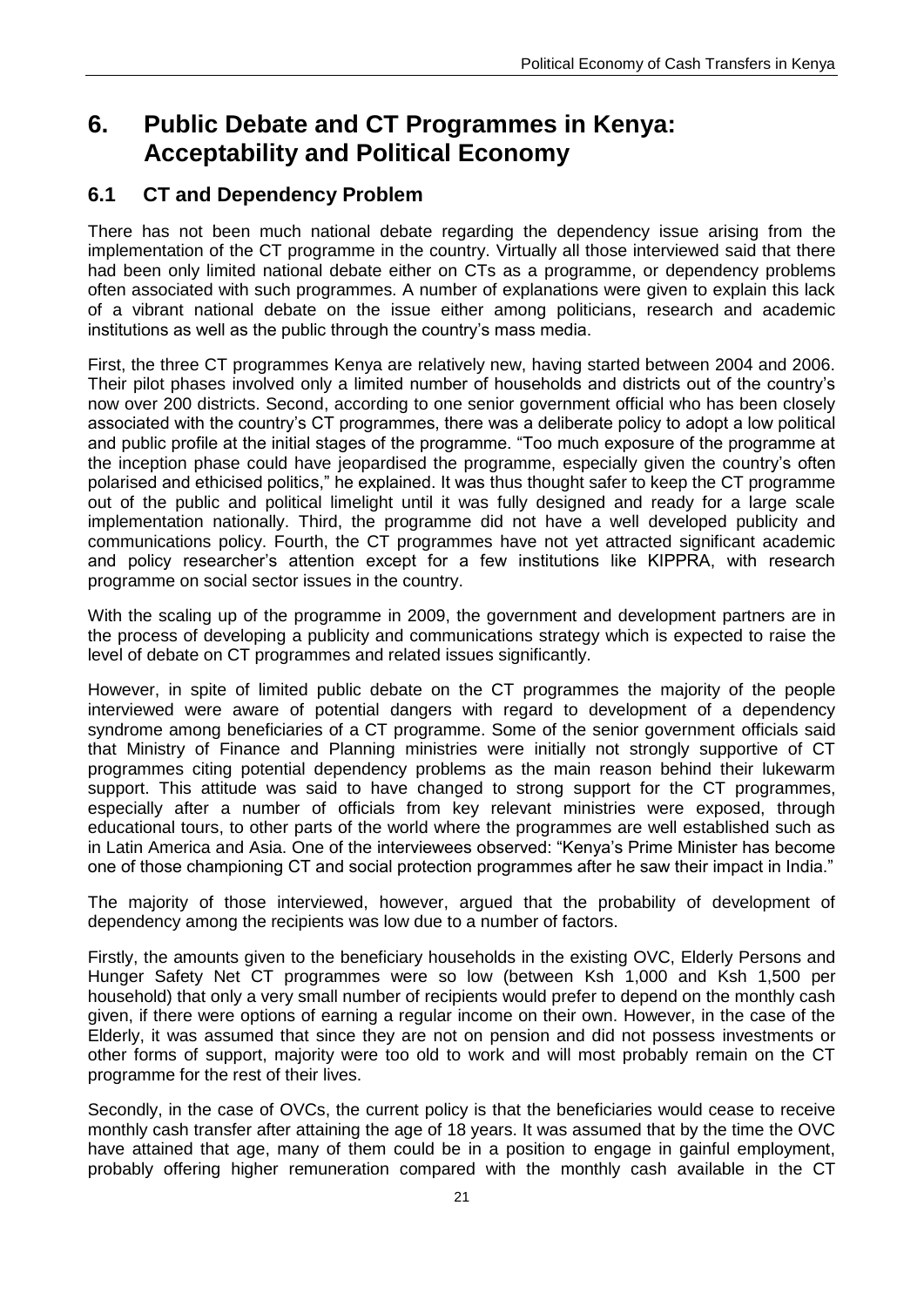programme especially in view of the in-built human resource capacity building within the OVC and Hunger Safety net programme.

Most of the stakeholders interviewed did not think that it would be realistic under the current resource constraints to continue supporting OVC beneficiaries through a CT programme beyond age 18. In addition there was general concern that if there was no definite period for the OVC to graduate out of the programme, the programme would encourage dependency. One senior official of government argued that "in view of the current initiatives being taken to expand the economy, create youth programmes targeted at rapid creation of employment opportunities and to increase the vocational and technical training opportunities in addition to Free Primary and Free Secondary Day Education, there is no reason why a large majority of OVC and other young people should not be able to get gainful employment".

This argument was echoed by a number of government officials and members parliament interviewed. It was pointed out that this will depend very much on whether a conducive economic environment is created to allow the required high rates of economic growth to be achieved to significantly reduce levels of unemployment and poverty in the country. Some of the interviewees especially those from the Ministries of Planning and Finance argued that the speed of economic recovery and creation of employment between 2003 and 2007 indicated that under proper management the labour market and other economic parameters could change significantly in 5-10 years.

Commenting on the government's strategy for reducing the dependency problem, the draft National Social Protection Strategy states that, "…a clearly outlined exit strategy will counter dependency and other undesired outcomes" of implementing a Social Protection programme in the country. (Republic of Kenya, 2009b, P.vii.).

Dependency is broadly understood as a situation in which some members of society may be reluctant to seek and undertake available gainful employment preferring to remain on financial support from government or parents/guardians. Some of the stakeholders interviewed viewed dependency as form of "laziness", "lack of ambition" and "preference to rely on the sweat of others".

#### <span id="page-27-0"></span>**6.2 CT Versus Non-CT Programmes: Government and Donor Prioritisation**

Asked whether (in the absence of donor preferences) the government would have prioritised alternative approaches for addressing social protection in place of CT, there were two main responses. Firstly there were those who argued that the government had in the past tended to favour non-cash interventions such as free or subsidised education and health services, food aid and other kinds of in-kind programmes.

Some of those interviewed attributed this to widespread belief that cash transfers would either be abused or misdirected in alcohol consumption and other non-essential forms of consumption, and that cash transfers would promote dependency on the part of the recipients. This group argued that without the influence of non-government actors, especially the development partners, the government would have probably preferred non-cash transfer programmes. The group points out that the government preference for non-cash transfers is reflected in the current distribution of financial resources for social protection programmes, where the CT programmes account for a relatively small proportion of total government expenditure on social protection as already discussed in this paper.

Secondly there were those of the opinion that the government would still have prioritised CT programmes to reach the hard-core poor, even without donor preferences. As one senior official of a research and policy institution in Nairobi argued," hard-core poor constitute a special category of the poor for which other options may not be viable or effective to handle the unique needs of the group." that the very poor in the society need radically different approaches such as CT which was not before regarded as an appropriate strategy.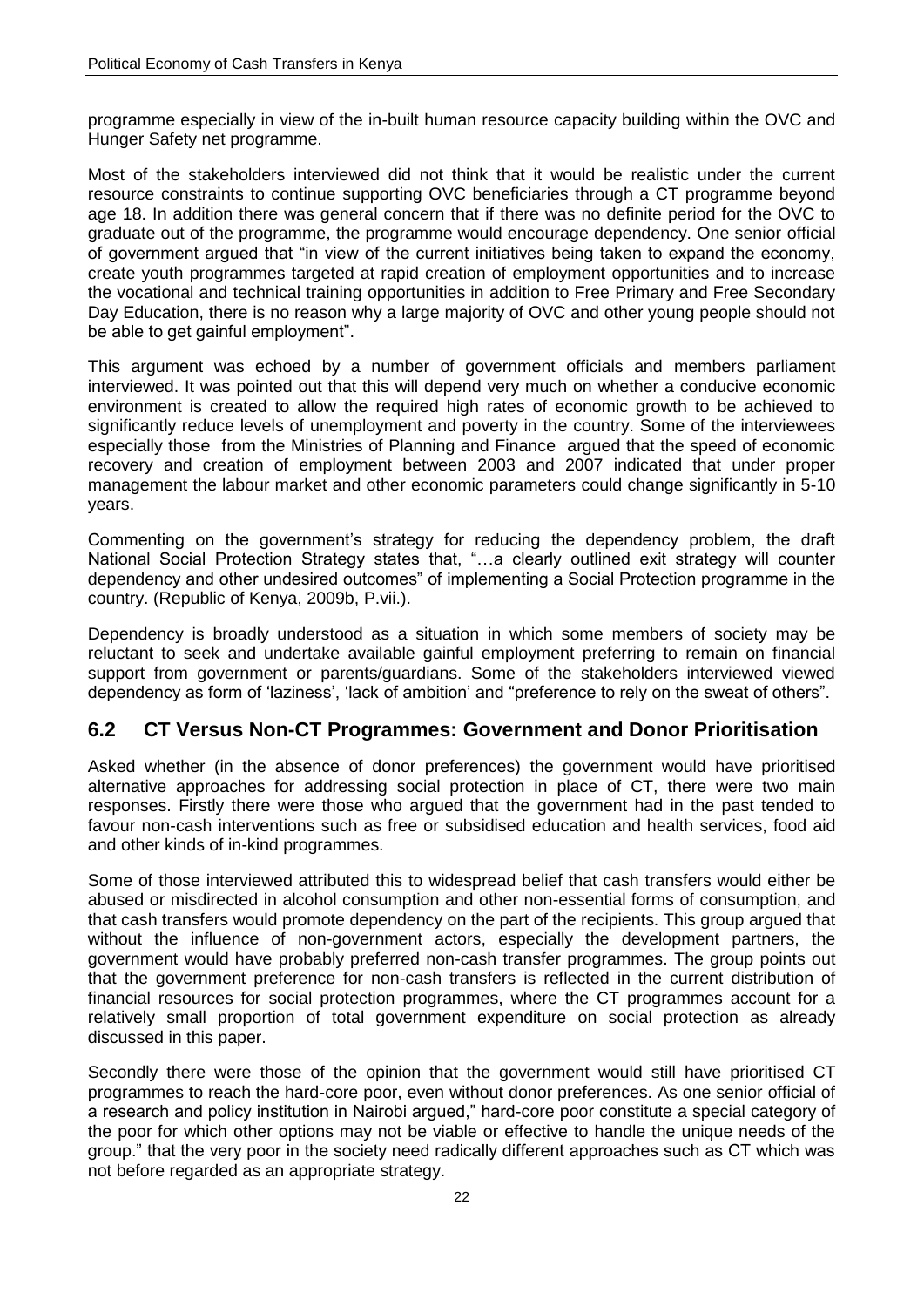This strategy was influenced considerably by the underlying fear of dependency, inadequate information and examples of successful implementation of such programmes in poor countries, widespread belief that CT programmes were only possible in welfare rich countries, and inadequate information or data on types and levels of poverty and vulnerability in the country. These perceptions have, however changed rapidly as a result of HIV/AIDs pandemic in the country since late 1990s, availability of more data on social conditions in the country, liberalised media and politics which raised political competition, criticisms and pressure on government officials and politicians in the country and realisation that it was possible to target particular segments of a country"s population facing unique conditions or problems, and experiences from other countries.

Three current members of Parliament and a senior medical consultant interviewed argued that the merits of CT programmes would have made the government, choose CT intervention for certain groups. They argued that cash transfers were flexible and allowed beneficiaries to spend the money on the most important items for the household and that cash transfers tend to bestow dignity to the recipients. Some of the respondents narrated some cases of poor recipients who had invested part of the little money on chicken, goats and other micro-enterprise activities.

A senior government official closely associated with the OVC-CT programme argued that the programme was largely out of the efforts made by the former Vice President, Moody Awori, demonstrating the government's prioritisation of the cash transfer option for the country's orphans and vulnerable children

An official of a research and policy institute argued that the range of social protection interventions existing in the country was a demonstration of the government's flexibility and open mind regarding the nature of social protection programmes and the realisation that different social situations may require different forms of interventions.

#### <span id="page-28-0"></span>**6.3 Domestic and External Influences on Social Protection Approaches and Strategies**

Senior officials in the Government were of the view that the government has adopted an open door policy to allow participation of various government ministries, other public institutions, private sector, CSOs, NGOs, individuals, and international organisations to participate in various ways in the development and delivery of social protection programmes, including financing, provision of technical assistance, sharing information or any other way individuals or specific institutions would like to participate. However, before the individuals or institutions wishes are implemented, the government would have to approve the proposals after their evaluation

In order to facilitate broad participation of various institutions and groups of stakeholders, the government established the National Steering Committee (NSC) for Social Protection in 2007 under the Ministry of Gender, Children and Social Development. Through this forum, the government attempted to take advantage of existing goodwill from individuals and institutions willing to participate or make contributions to the country"s social protection activities. Relevant ministries such as Health, Education, Finance, Agriculture, Office of the President, Gender, Children and Social development, Planning, etc have all played important roles in designing, implementing, monitoring and evaluation of social protection programmes.

Thus, it is clear that Kenya"s social protection strategy has been shaped by many actors in form of individuals and institutions, private or public, domestic or external.

Specialised agencies such as UNICEF, World Bank, and a host of others have influenced the development of the country"s social protection programme in various ways including provision of technical advice and financial contributions.

UNICEF in collaboration with the government played an important role in the establishment of the CT programme for OVC. The agency helped to provide some of the resources for the piloting of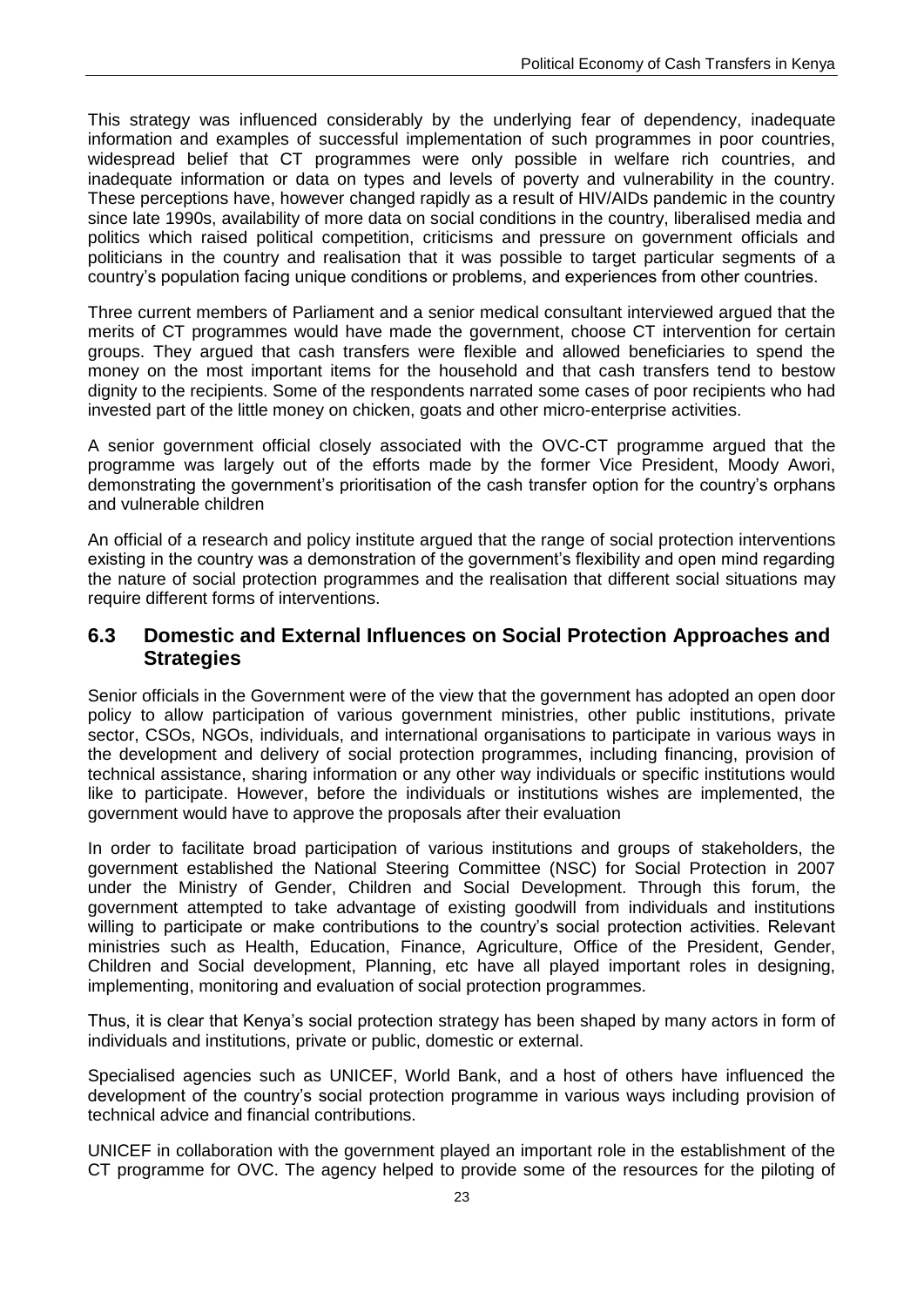the programme, technical assistance and the development of the Operational Manual as well as the development of the money transfer mechanism to the beneficiaries.

The World Bank, in addition to providing technical advice on the programme in the last few years, has provided a \$50 million facility for the OVC CT programme.

DFID, taking the lead amongst development partners in the OVC CT programme, has also contributed financial resources to the programme in addition to providing some of the resources required in the development of the National Social Protection Strategy Paper, which is awaiting submission to the Cabinet and Parliament for discussion and adoption to serve as an important milestone in institutionalisation of social protection programmes in the country.

#### <span id="page-29-0"></span>**6.4 Political Economy Issues: Government and Donor Support for Social Protection Initiatives**

Although the government has been closely involved in the evolution of CT programmes in Kenya, there has been a general perception that CT programmes are donor-led. This perception is based on the strong involvement of UNICEF, DFID and The World Bank. Initial funding to pilot the programme as the government was waiting for the processing of its application for a US\$ 60 million financial support from the Global Fund for HIV/AIDS related programmes (Pearson, R.P.G). The subsequent involvement of UNICEF in the programme in terms of technical and financial support coupled later with financial support by DFID and the World Bank led this and other CT programmes to be termed as donor-led.

While it may not be correct to argue that global preoccupation with the HIV crisis dictated the social protection mechanism in a country like Kenya, there is no doubt that the crisis has had a strong influence on the evolution of the CT programme in the country. The need to introduce such a programme arose specifically as a response to the search for ways and means of handling the rapidly increasing number of OVC associated mainly with effects of HIV/AIDs on families. Secondly, the first grant the country applied for to support OVC in the country was the Global Fund for HIV/AIDs. However, the lessons learnt from the early support from Global funds and institutions like UNICEF, DFID, have made the government to realise the need for CT and increase its financing commitment with or without donor support.

Even though the government has been strongly involved in this programme from the beginning and is now providing about half of the financial resources of the programme, the perception has continued.

The government has been largely associated with non-cash social protection initiatives, making it to appear that the government supported the non-cash transfer programmes while the donors supported the CT programmes in parallel.

Most of those interviewed among donor representatives and government officials were of the view, that the perception was to some extent a distortion of the actual situation. A number of them pointed out that apart from the fact that the government is now contributing close to half of the financial resources for the OVC-CT programme; the government was also a key player at the conceptual, design and implementation of the programme. Discussions with senior government and donor officials closely involved with CT programmes see the process as an amicable and respectable collaboration between the Government and the development partners, with both playing important roles.

It was also worth noting that, in the social protection programmes largely led by the government, there is significant financial contribution by a wide range of development partners in programmes such as free primary education, slum upgrading and low-cost housing programme and Arid and Semi-Arid Lands (ASAL) programme.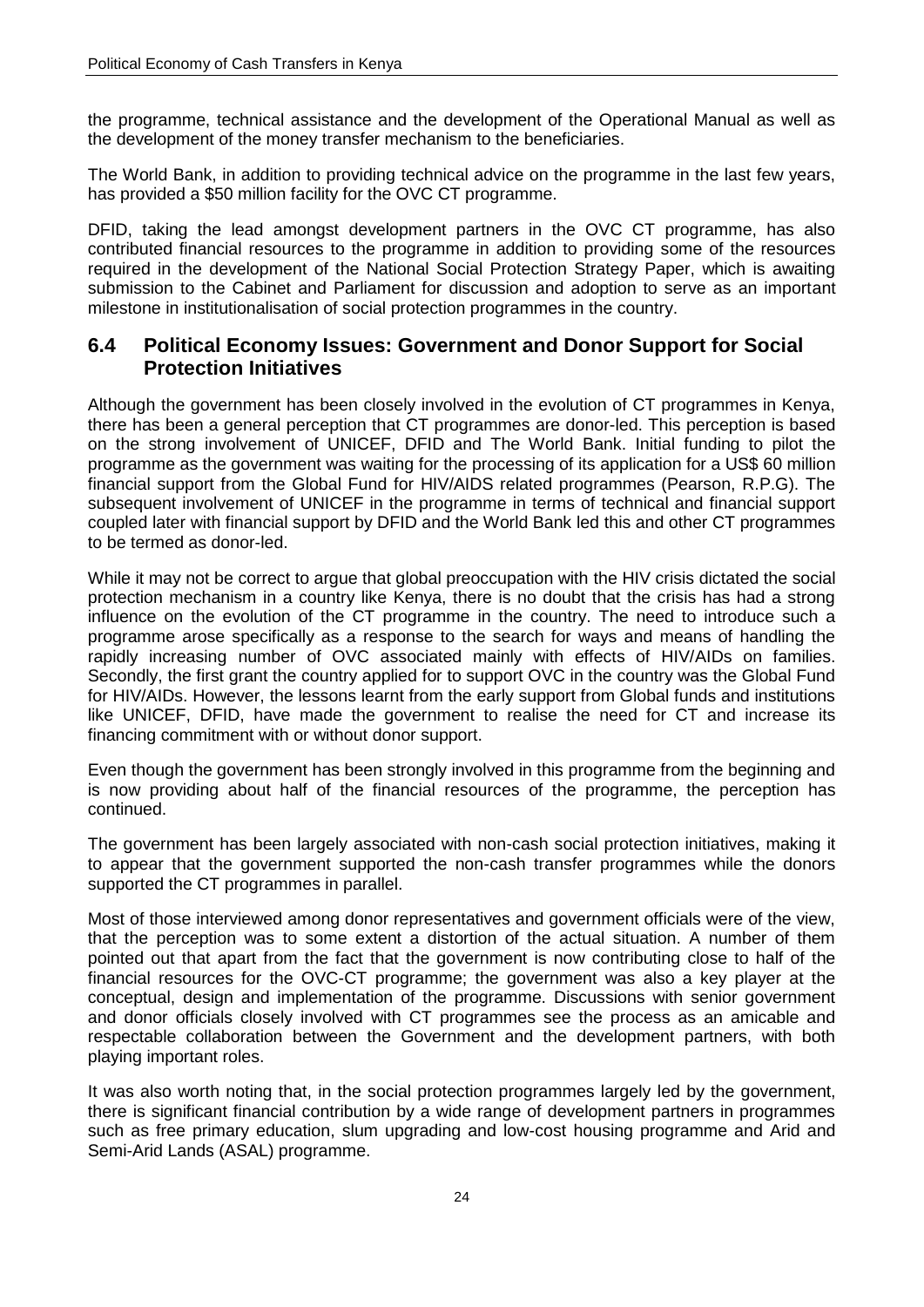Government and Development Partners representatives interviewed observed that a healthy collaboration had emerged between the Government and Development Partners both in the three CT programmes existing in the country today as well as a wide range of social protection programmes. Some of the respondents attributed part of this collaboration to the on-going process of Harmonisation, Alignment and Coordination of Government and development partner projects and activities according to the Rome and Paris Declarations aimed at enhancing aid effectiveness.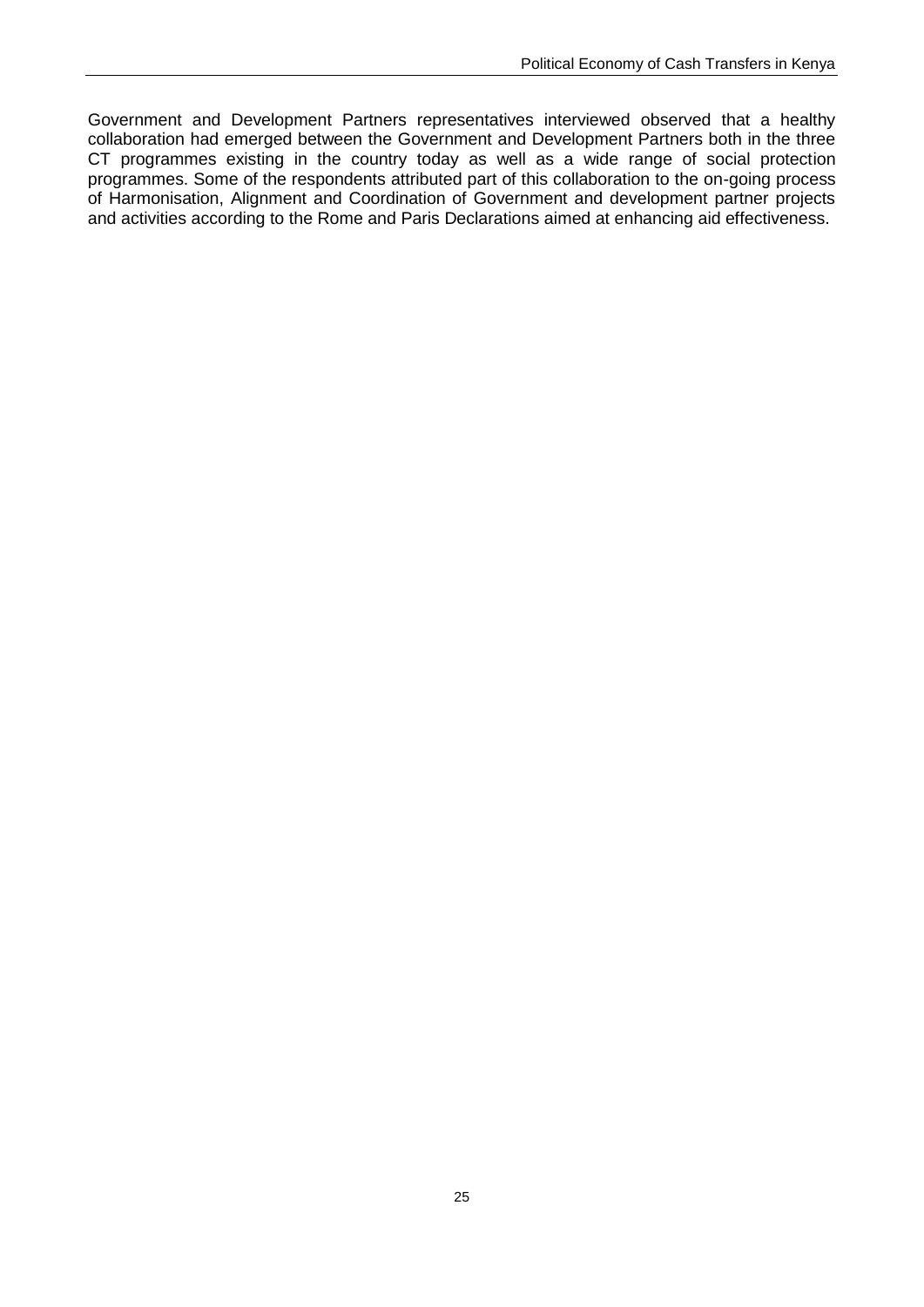## <span id="page-31-0"></span>**References**

African Union, (2006) Social Protection – A Transformative Agenda. The Livingstone Call for Action, Intergovernmental Regional Conference, 20-23rd March 2006, Livingstone – Zambia.

Allen, K, *et al* (2007) "Can the Kenyan State Put the 300,000 Most Vulnerable Children in the Country on a Cash Transfer Programme by End of 2012?", Working Paper, UNICEF, New York.

Ellis, F. (2008) "We Are All Poor Here": Economic difference, Social Divisiveness, and Targeting Cash Transfers in Sub-Sahara Africa," paper presented at the conference on "Social Protection for the Poorest in Africa: Learning from Experience," held in Kampala, Uganda, 8-10 September 2008. UNICEF Kenya, Kenya"s Cash Transfer Programme for orphans and vulnerable children, PowerPoint presentation, UNICEF Kenya, undated.

Hickey, S. (2007) Conceptualizing the Politics of Social Protection in Africa, University of Manchester, October 2007.

Pearson, R. and Alviar, C. (UD) The Evolution of the Government Kenya cash Transfer Programme for Vulnerable Children Between 2002 to 2006 and prospects for nationwide Scale-up, UNICEF, Kenya, (undated).

Republic of Kenya, (2007) Statistical Abstract, 2007 Government Printer, Nairobi.

Republic of Kenya, Kenya Vision 2030, (2008)

Republic of Kenya, (2009) National Social Protection Policy, Draft 3, Ministry of Gender, Children and Social Development, Nairobi, May 2009(a).

Republic of Kenya, (2009) Social Protection Strategy, 2009-2012, Draft unpublished, March 2009(b).

Republic of Kenya, Economic Survey (2009) (Government Printer, Nairobi, 2009(c)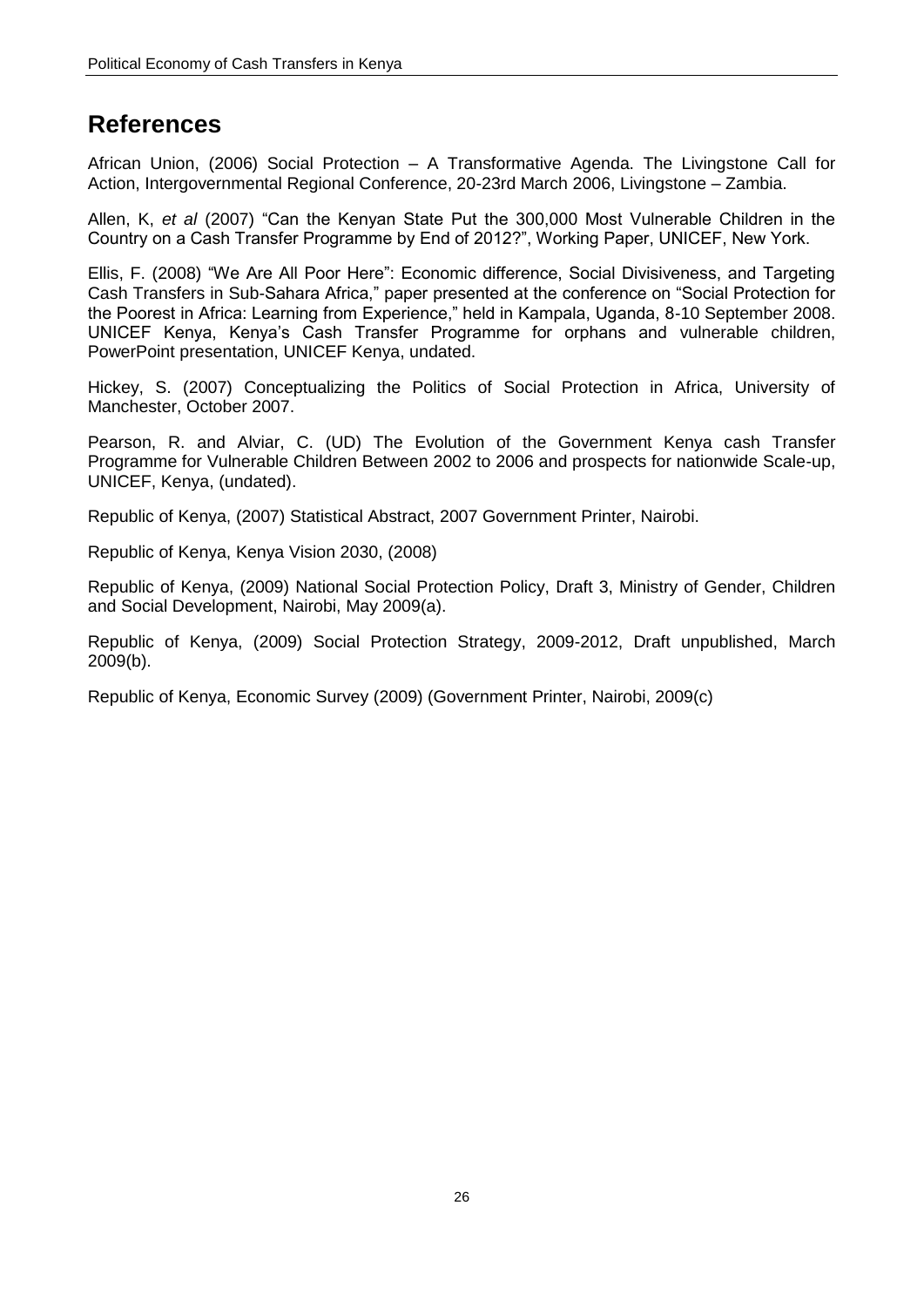# **Annex 1: Social Protection and Related Programmes in the First Medium Term Plan, 2008- 2012**

| Programme <sup>®</sup>                                   | Objective                                                                                      | <b>Expected output/outcomes</b>                                                                     | Implementing agency                                             | <b>Source</b><br>of funds | Indicative budget (Ksh. Millions) |                 |                 |         |                 |
|----------------------------------------------------------|------------------------------------------------------------------------------------------------|-----------------------------------------------------------------------------------------------------|-----------------------------------------------------------------|---------------------------|-----------------------------------|-----------------|-----------------|---------|-----------------|
|                                                          |                                                                                                |                                                                                                     |                                                                 |                           | 2008/9                            | 2009/10         | 2010/1          | 2011/12 | 2012/13         |
| Women Enterprise Fund                                    | Improve access for women to<br>alternative financial services                                  | Women empowered<br>economically                                                                     | MGCSD, Women<br><b>Enterprise Fund Advisory</b><br><b>Board</b> | GOK                       | 1.000                             | 1,000           | 1.000           | 1,000   | 1,000           |
| <b>Consolidated Social</b><br><b>Protection Fund</b>     | Provide financial support to all<br>vulnerable groups                                          | Increased beneficiaries of<br>cash transfer and economic<br>empowerment of all vulnerable<br>groups | MGCSD & development<br>partners                                 | <b>GOK</b>                | 230                               | 230             | 230             | 230     | 230             |
| <b>Disability Fund</b>                                   | Provide financial support to persons<br>with disabilities                                      | Full implementation of the<br>disability fund                                                       | <b>MOYS</b>                                                     | GOK                       | $\overline{15}$                   | $\overline{15}$ | $\overline{15}$ | 15      | $\overline{15}$ |
| Youth Empowerment<br>Centres                             | Establish and rehabilitate youth<br>empowerment centres                                        | Increased access to services<br>and information for the youth                                       | <b>MOYS</b>                                                     | <b>PPP</b>                | 15                                | 1.350           | 4.000           | 3,000   | 2,000           |
| Youth Enterprise Fund                                    | Provide financial support to young<br>entrepreneurs                                            | Youth empowered through job<br>creation                                                             | MOYS, MOPW, KIE,<br>KNEC, MOST, MOE                             | <b>GOK</b>                | 700                               | 700             | 700             | 700     | 700             |
| Technical and<br><b>Vocational Training</b><br>programme | Enhance technical and vocation<br>training                                                     | Improved technical and<br>vocation training                                                         | MPND, KNBS                                                      | PPP                       | 5,000                             | 10,000          | 15,000          | 10,000  | 10,000          |
| Poverty profiling                                        | Identify and locate poor, create their<br>profiles and determine their needs                   | Improved targeting and design<br>of poverty interventions                                           | <b>MPND</b>                                                     | <b>PPP</b>                | $\overline{113}$                  | $\overline{15}$ | 10              | 10      | $\overline{10}$ |
| Poverty targeted<br>programmes                           | Develop targeted pro-poor policies,<br>programmes and projects                                 | Reforms on the waiver system<br>to address the bureaucratic<br>bottlenecks                          | <b>MPND</b>                                                     | PPP                       | 270                               | 280             | 320             | 370     | 420             |
| Waiver system in health                                  | Review the waiver system to<br>address the needs of poor and<br>vulnerable                     | Functional rural health<br>facilities providing integrated<br>and comprehensive health<br>services  | MOH. MOWCA                                                      | GOK                       | 5                                 |                 |                 |         |                 |
| Rehabilitate rural health<br>facilities                  | Rehabilitate health centres and<br>dispensaries for integrated and<br>comprehensive healthcare |                                                                                                     | <b>MOH</b>                                                      | <b>PPP</b>                |                                   | 834             | 1,112           | 278     | $\blacksquare$  |

<span id="page-32-0"></span>Source: Republic of Kenya, 2009.Social Protection Strategy, 2009-2012